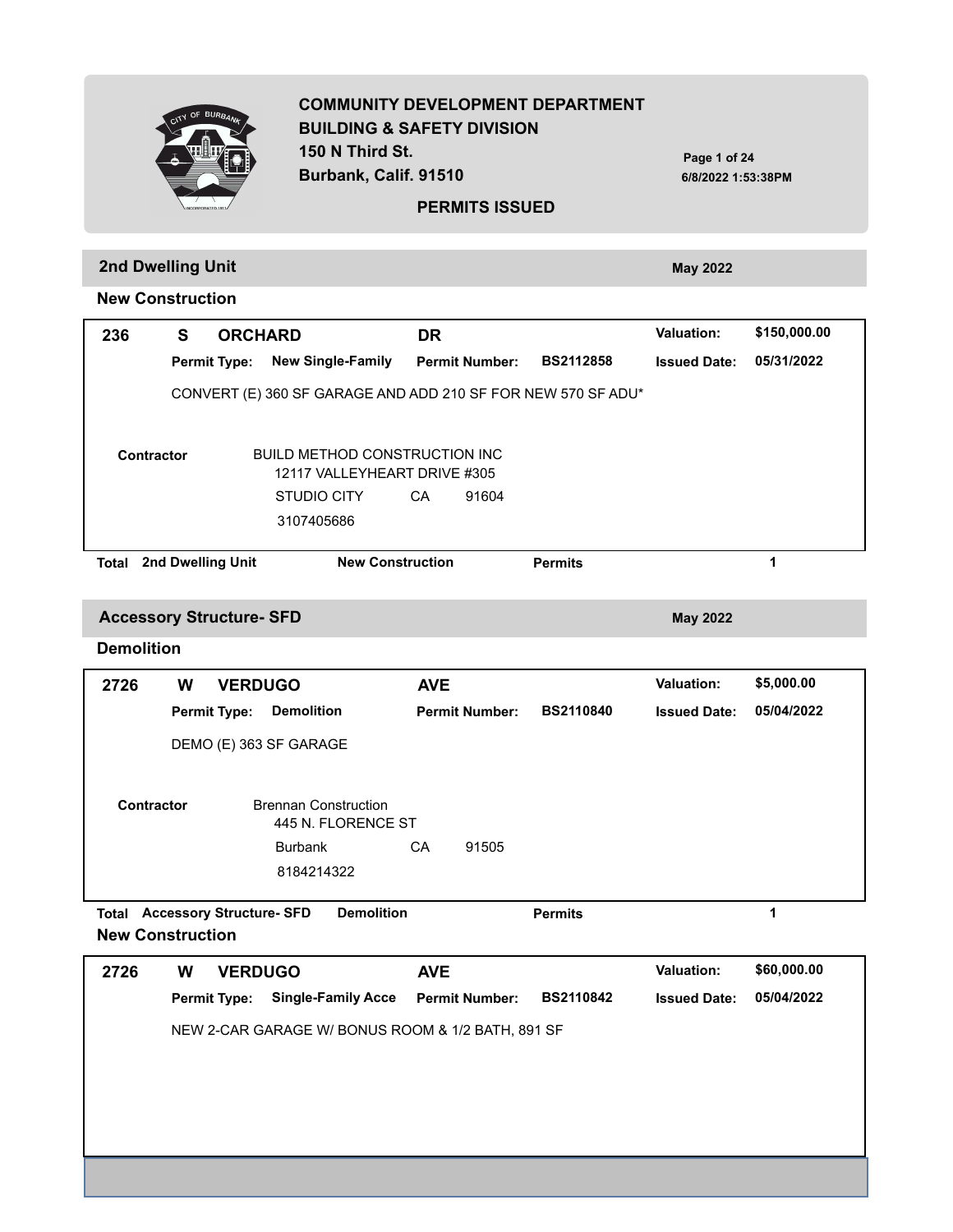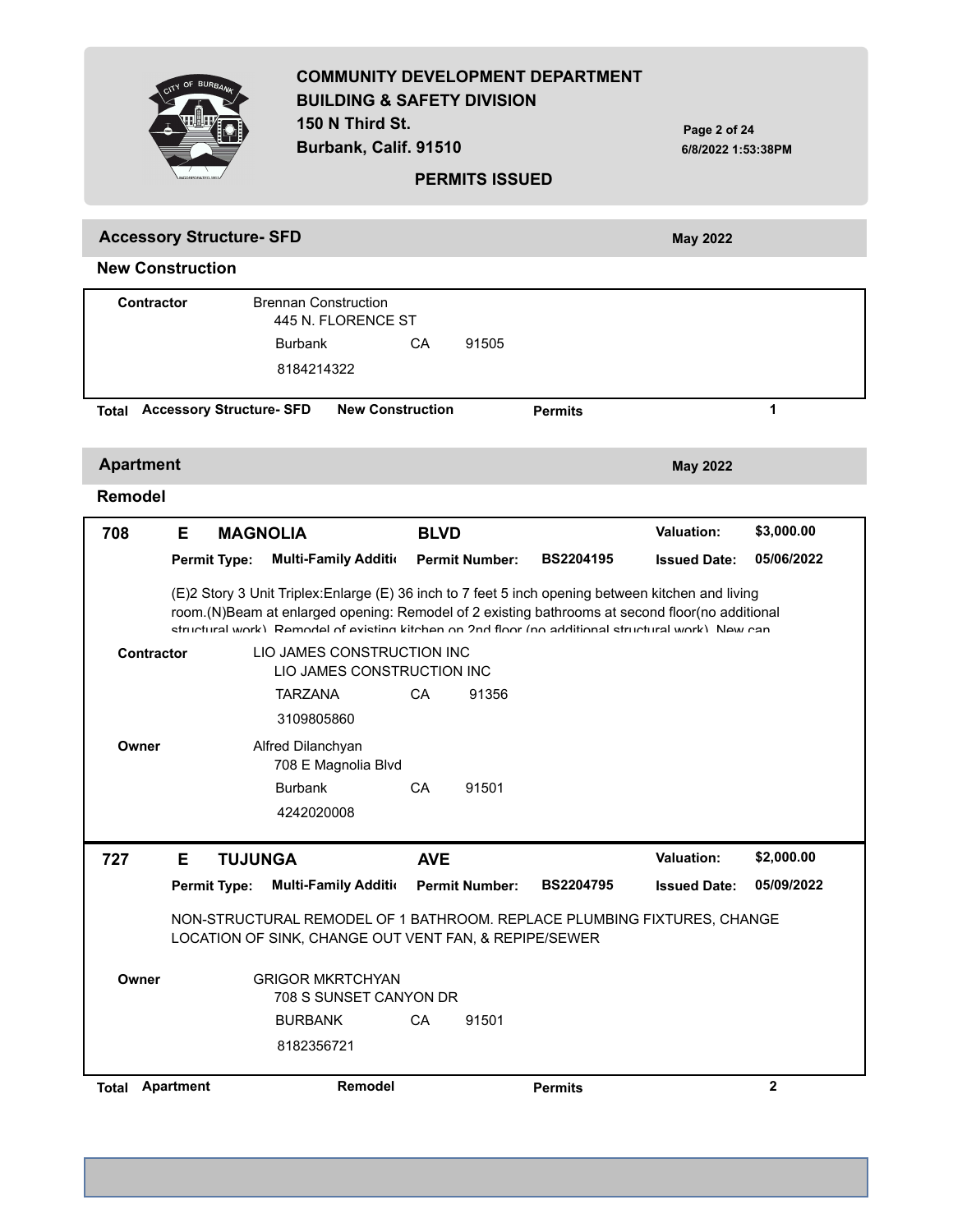|                         | CITY OF BURBAN |                     | <b>BUILDING &amp; SAFETY DIVISION</b><br>150 N Third St.<br>Burbank, Calif. 91510 |                         | <b>PERMITS ISSUED</b> | <b>COMMUNITY DEVELOPMENT DEPARTMENT</b> | Page 3 of 24<br>6/8/2022 1:53:38PM |              |
|-------------------------|----------------|---------------------|-----------------------------------------------------------------------------------|-------------------------|-----------------------|-----------------------------------------|------------------------------------|--------------|
| <b>Duplex</b>           |                |                     |                                                                                   |                         |                       |                                         | <b>May 2022</b>                    |              |
| <b>New Construction</b> |                |                     |                                                                                   |                         |                       |                                         |                                    |              |
| 706                     | Е              | <b>VERDUGO</b>      |                                                                                   | <b>AVE</b>              |                       |                                         | <b>Valuation:</b>                  | \$146,115.00 |
|                         |                | <b>Permit Type:</b> | <b>New Multi-Family D</b>                                                         |                         | <b>Permit Number:</b> | <b>BS2112834</b>                        | <b>Issued Date:</b>                | 05/26/2022   |
|                         |                | REAR OF (E) SFR     | NEW 1719 SF 2-STORY, 2 UNIT RESIDENTIAL BUILDING WITH 6 PARKING SPACES AT THE     |                         |                       |                                         |                                    |              |
| Owner                   |                |                     | Salim Bhojani<br>20810 Byant St                                                   |                         |                       |                                         |                                    |              |
|                         |                |                     | Winnetka                                                                          | CA                      | 91306                 |                                         |                                    |              |
|                         |                |                     | 8188028894                                                                        |                         |                       |                                         |                                    |              |
| Total                   | <b>Duplex</b>  |                     |                                                                                   | <b>New Construction</b> |                       | <b>Permits</b>                          |                                    | 1            |
| <b>Educational</b>      |                |                     |                                                                                   |                         |                       |                                         | <b>May 2022</b>                    |              |

| 4000       | <b>WARNER</b>                |                                                           | <b>BLVD</b> |                       |                  | <b>Valuation:</b>   | \$500,000.00 |
|------------|------------------------------|-----------------------------------------------------------|-------------|-----------------------|------------------|---------------------|--------------|
|            | <b>Permit Type:</b>          | <b>New Commercial St</b>                                  |             | <b>Permit Number:</b> | <b>BS2200267</b> | <b>Issued Date:</b> | 05/04/2022   |
|            |                              | NEW 15,620 SF CHILD CARE CENTER                           |             |                       |                  |                     |              |
| Contractor |                              | DRIVER SPG LLC<br>1501 S HARRIS CT                        |             |                       |                  |                     |              |
|            |                              | <b>ANAHEIM</b>                                            | CA          | 92806                 |                  |                     |              |
|            |                              | 6263518800                                                |             |                       |                  |                     |              |
| Owner      |                              | <b>Turner Broadcasting Systems</b><br>One CNN Center 12SE |             |                       |                  |                     |              |
|            |                              | Atlanta                                                   | <b>GA</b>   | 30303                 |                  |                     |              |
|            |                              | 8006467683                                                |             |                       |                  |                     |              |
| Total      | <b>Educational</b>           | <b>New Construction</b>                                   |             |                       | <b>Permits</b>   |                     | 1            |
|            | <b>Health Club/ Exercise</b> |                                                           |             |                       |                  | <b>May 2022</b>     |              |
|            | <b>Tenant Improvement</b>    |                                                           |             |                       |                  |                     |              |
| 209        | Е                            | <b>ORANGE GROVE</b>                                       | <b>AVE</b>  |                       |                  | <b>Valuation:</b>   | \$40,000.00  |
|            | <b>Permit Type:</b>          | <b>Commercial Tenant</b>                                  |             | <b>Permit Number:</b> | BS2200111        | <b>Issued Date:</b> | 05/09/2022   |
|            |                              |                                                           |             |                       |                  |                     |              |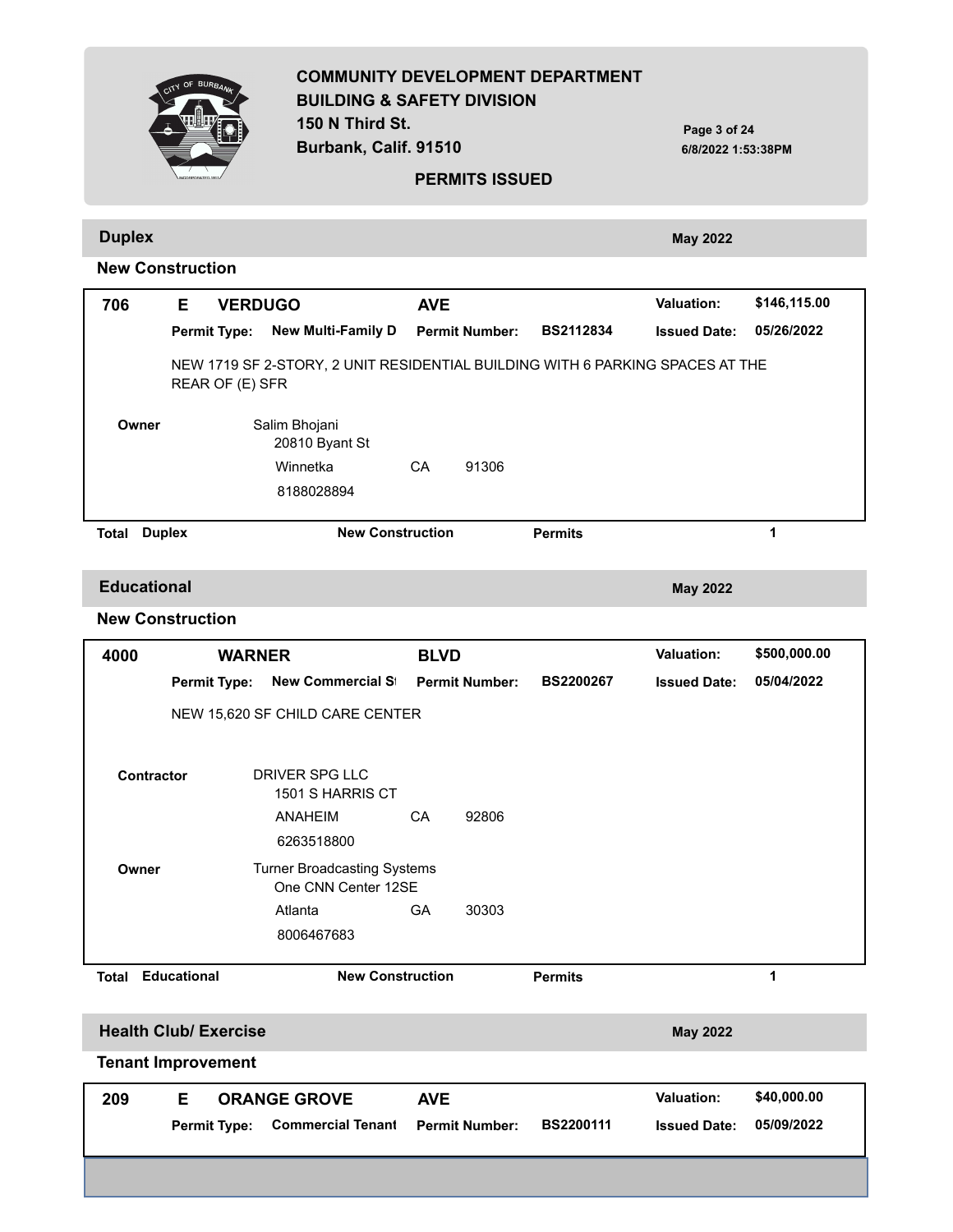

**PERMITS ISSUED**

**Burbank, Calif. 91510**

**Page 4 of 24 6/8/2022 1:53:38PM**

### **Health Club/ Exercise May 2022**

## **Tenant Improvement**

|                           | TENANT IMPROVEMENT FOR PERSONAL PHYSICAL ARTS STUDIO |                              |                                     |            |                       |                  |                     |              |  |  |  |
|---------------------------|------------------------------------------------------|------------------------------|-------------------------------------|------------|-----------------------|------------------|---------------------|--------------|--|--|--|
|                           |                                                      |                              |                                     |            |                       |                  |                     |              |  |  |  |
|                           |                                                      |                              |                                     |            |                       |                  |                     |              |  |  |  |
| <b>Contractor</b>         |                                                      |                              | CIENFUEGOS CONSULTING               |            |                       |                  |                     |              |  |  |  |
|                           |                                                      |                              | PO BOX 4617                         |            |                       |                  |                     |              |  |  |  |
|                           |                                                      |                              | THOUSAND OAKS CA                    |            | 91339                 |                  |                     |              |  |  |  |
|                           |                                                      |                              | 8055069059                          |            |                       |                  |                     |              |  |  |  |
|                           |                                                      | <b>Health Club/ Exercise</b> |                                     |            |                       |                  |                     | 1            |  |  |  |
| <b>Total</b>              |                                                      |                              | <b>Tenant Improvement</b>           |            |                       | <b>Permits</b>   |                     |              |  |  |  |
|                           |                                                      |                              |                                     |            |                       |                  |                     |              |  |  |  |
| <b>Office</b>             |                                                      |                              |                                     |            |                       |                  | <b>May 2022</b>     |              |  |  |  |
| <b>Tenant Improvement</b> |                                                      |                              |                                     |            |                       |                  |                     |              |  |  |  |
| 3081                      | N                                                    | <b>HOLLYWOOD</b>             |                                     | <b>WAY</b> |                       |                  | <b>Valuation:</b>   | \$457,650.00 |  |  |  |
|                           |                                                      | <b>Permit Type:</b>          | <b>Commercial Tenant</b>            |            | <b>Permit Number:</b> | <b>BS2111426</b> | <b>Issued Date:</b> | 05/03/2022   |  |  |  |
|                           |                                                      |                              | <b>1ST FLOOR TENANT IMPROVEMENT</b> |            |                       |                  |                     |              |  |  |  |
|                           |                                                      |                              |                                     |            |                       |                  |                     |              |  |  |  |
|                           |                                                      |                              | SMITH AND SEVERSON BUILDERS LLC     |            |                       |                  |                     |              |  |  |  |
| <b>Contractor</b>         |                                                      |                              | 21072 BAKE PARKWAY SUITE 106        |            |                       |                  |                     |              |  |  |  |
|                           |                                                      |                              | <b>LAKE FOREST</b>                  | CA         | 92630                 |                  |                     |              |  |  |  |
|                           |                                                      |                              | 9492321222                          |            |                       |                  |                     |              |  |  |  |

Permit Type: Commercial Tenant Permit Number: BS2111427 Issued Date:  **3081 N 05/03/2022 HOLLYWOOD WAY Valuation: \$0.00** 2ND FLOOR TENANT IMPROVEMENT\* SMITH AND SEVERSON BUILDERS LLC 9492321222 LAKE FOREST CA 92630 **Contractor** 21072 BAKE PARKWAY SUITE 106 Permit Type: Commercial Tenant Permit Number: BS2112895 Issued Date:  **200 S 05/12/2022 CALIFORNIA ST Valuation: \$39,437,875.00**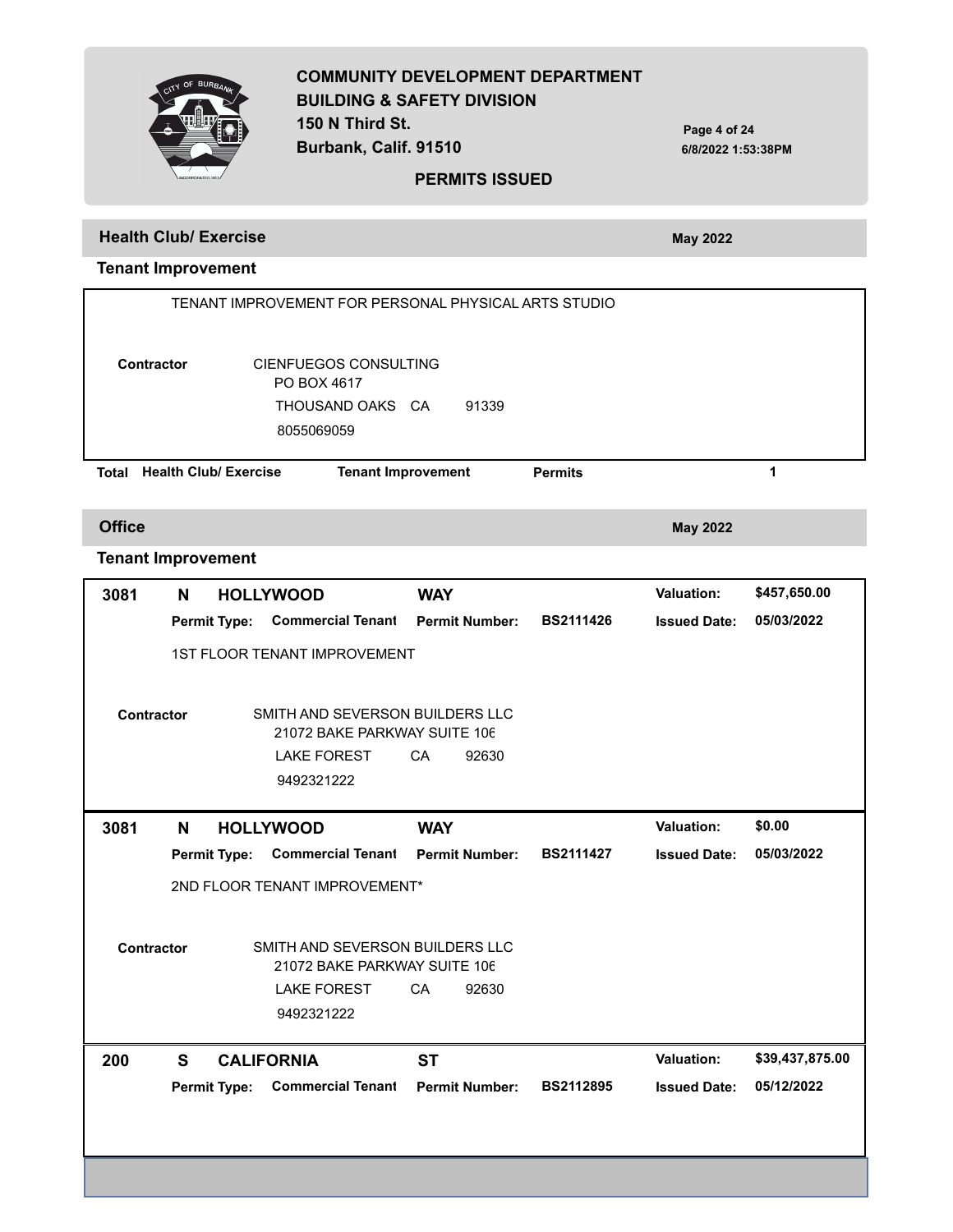OF BUR

**COMMUNITY DEVELOPMENT DEPARTMENT BUILDING & SAFETY DIVISION 150 N Third St. Burbank, Calif. 91510**

**Page 5 of 24 6/8/2022 1:53:38PM**

#### **PERMITS ISSUED**

**Office May 2022** 

# **Tenant Improvement**

|                   |   |                     | OFFICE/PRODUCTION TENANT IMPROVEMENT FLOORS P1-9         |             |                       |                  |                     |             |
|-------------------|---|---------------------|----------------------------------------------------------|-------------|-----------------------|------------------|---------------------|-------------|
| <b>Contractor</b> |   |                     | KRISMAR CONSTRUCTION CO INC<br>100 WILSHIRE BLVD #1600   |             |                       |                  |                     |             |
|                   |   |                     | Santa Monica                                             | CA          | 90401                 |                  |                     |             |
|                   |   |                     | 3104583170                                               |             |                       |                  |                     |             |
| 2900              |   | <b>CLYBOURN</b>     |                                                          | <b>AVE</b>  |                       |                  | <b>Valuation:</b>   | \$35,000.00 |
|                   |   | <b>Permit Type:</b> | <b>Commercial Tenant</b>                                 |             | <b>Permit Number:</b> | <b>BS2114433</b> | <b>Issued Date:</b> | 05/16/2022  |
|                   |   |                     | TI for a Lobby Remodel                                   |             |                       |                  |                     |             |
|                   |   |                     |                                                          |             |                       |                  |                     |             |
| <b>Contractor</b> |   |                     | H C Olsen Construction Co Inc<br>710 Los Angeles Ave     |             |                       |                  |                     |             |
|                   |   |                     | Monrovia                                                 | Ca          | 91016                 |                  |                     |             |
|                   |   |                     | 6263598900                                               |             |                       |                  |                     |             |
| 521               | S | <b>VICTORY</b>      |                                                          | <b>BLVD</b> |                       |                  | <b>Valuation:</b>   | \$35,000.00 |
|                   |   | <b>Permit Type:</b> | <b>Commercial Tenant</b>                                 |             | <b>Permit Number:</b> | BS2200919        | <b>Issued Date:</b> | 05/04/2022  |
|                   |   |                     | 1,026 SF TI to remodel office space, new storefront. #   |             |                       |                  |                     |             |
|                   |   |                     |                                                          |             |                       |                  |                     |             |
| Contractor        |   |                     | <b>B M R ENTERPRISES</b><br>5250 LANKERSHIM BLVD STE 500 |             |                       |                  |                     |             |
|                   |   |                     | <b>LOS ANGELES</b>                                       | CA          | 91601                 |                  |                     |             |
|                   |   |                     | 3238394623                                               |             |                       |                  |                     |             |
| 525               | S | <b>VICTORY</b>      |                                                          | <b>BLVD</b> |                       |                  | <b>Valuation:</b>   | \$15,000.00 |
|                   |   | <b>Permit Type:</b> | <b>Commercial Tenant</b>                                 |             | <b>Permit Number:</b> | <b>BS2200920</b> | <b>Issued Date:</b> | 05/04/2022  |
|                   |   |                     | Remodel the 1,026 SF of office space. #                  |             |                       |                  |                     |             |
|                   |   |                     |                                                          |             |                       |                  |                     |             |
| Contractor        |   |                     | <b>B M R ENTERPRISES</b><br>5250 LANKERSHIM BLVD STE 500 |             |                       |                  |                     |             |
|                   |   |                     | <b>LOS ANGELES</b>                                       | CA          | 91601                 |                  |                     |             |
|                   |   |                     | 3238394623                                               |             |                       |                  |                     |             |
|                   |   |                     |                                                          |             |                       |                  |                     |             |
|                   |   |                     |                                                          |             |                       |                  |                     |             |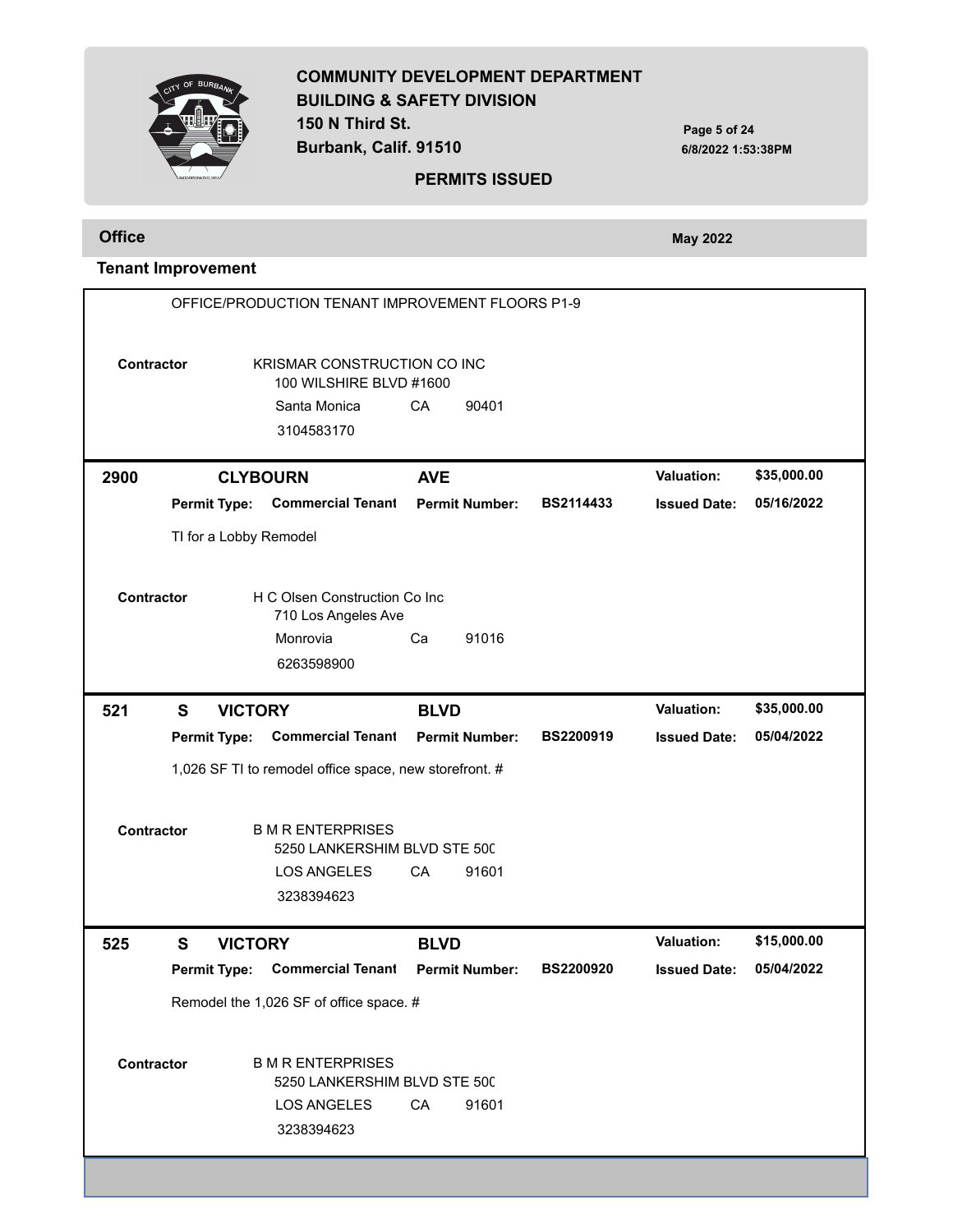|                           |                           | 150 N Third St.<br>Burbank, Calif. 91510                                                       | <b>COMMUNITY DEVELOPMENT DEPARTMENT</b><br><b>BUILDING &amp; SAFETY DIVISION</b><br><b>PERMITS ISSUED</b> |                  | Page 6 of 24<br>6/8/2022 1:53:38PM |                |  |
|---------------------------|---------------------------|------------------------------------------------------------------------------------------------|-----------------------------------------------------------------------------------------------------------|------------------|------------------------------------|----------------|--|
| <b>Office</b>             |                           |                                                                                                |                                                                                                           |                  | <b>May 2022</b>                    |                |  |
|                           | <b>Tenant Improvement</b> |                                                                                                |                                                                                                           |                  |                                    |                |  |
| <b>Total Office</b>       |                           | <b>Tenant Improvement</b>                                                                      |                                                                                                           | <b>Permits</b>   | 6                                  |                |  |
| <b>Restaurant</b>         |                           |                                                                                                |                                                                                                           |                  | <b>May 2022</b>                    |                |  |
| <b>Tenant Improvement</b> |                           |                                                                                                |                                                                                                           |                  |                                    |                |  |
| 4013                      | <b>RIVERSIDE</b>          |                                                                                                | <b>DR</b>                                                                                                 |                  | <b>Valuation:</b>                  | \$45,000.00    |  |
|                           | <b>Permit Type:</b>       | <b>Commercial Tenant</b>                                                                       | <b>Permit Number:</b>                                                                                     | <b>BS2112202</b> | <b>Issued Date:</b>                | 05/26/2022     |  |
|                           |                           | Commercial TI to accommodate a new restaurant.                                                 |                                                                                                           |                  |                                    |                |  |
| Contractor                |                           | MASTER ENTERPRISES INC dba A B C REST.<br>2025 N LEE AVENUE<br>SOUTH EL MONTE CA<br>6264421821 | 91733                                                                                                     |                  |                                    |                |  |
| 4301                      | W<br><b>MAGNOLIA</b>      |                                                                                                | <b>BLVD</b>                                                                                               |                  | <b>Valuation:</b>                  | \$50,000.00    |  |
|                           | <b>Permit Type:</b>       | <b>Commercial Tenant</b>                                                                       | <b>Permit Number:</b>                                                                                     | <b>BS2113364</b> | <b>Issued Date:</b>                | 05/09/2022     |  |
|                           |                           | 1396 SF TENANT IMPROVEMENT FOR TACO BELL                                                       |                                                                                                           |                  |                                    |                |  |
| Contractor                |                           | <b>DRD BUILDERS INC</b><br>2363 TELLER ROAD SUITE 110<br><b>NEWBURY PARK</b><br>8054990600     | CA<br>91320                                                                                               |                  |                                    |                |  |
| <b>Total</b>              | <b>Restaurant</b>         | <b>Tenant Improvement</b>                                                                      |                                                                                                           | <b>Permits</b>   |                                    | $\overline{2}$ |  |
| <b>Retail</b>             |                           |                                                                                                |                                                                                                           |                  | <b>May 2022</b>                    |                |  |
| <b>Addition</b>           |                           |                                                                                                |                                                                                                           |                  |                                    |                |  |
| 1000                      | S<br><b>FLOWER</b>        |                                                                                                | <b>ST</b>                                                                                                 |                  | Valuation:                         | \$30,000.00    |  |
|                           | <b>Permit Type:</b>       | <b>Commercial Additic</b>                                                                      | <b>Permit Number:</b>                                                                                     | <b>BS2202730</b> | <b>Issued Date:</b>                | 05/27/2022     |  |
|                           | (BS2106260)               | DEFERRED SUBMITAL FOR STEEL STAIRS IN (N)CARMAX BURBANK PARKING STRUCTURE                      |                                                                                                           |                  |                                    |                |  |
|                           |                           |                                                                                                |                                                                                                           |                  |                                    |                |  |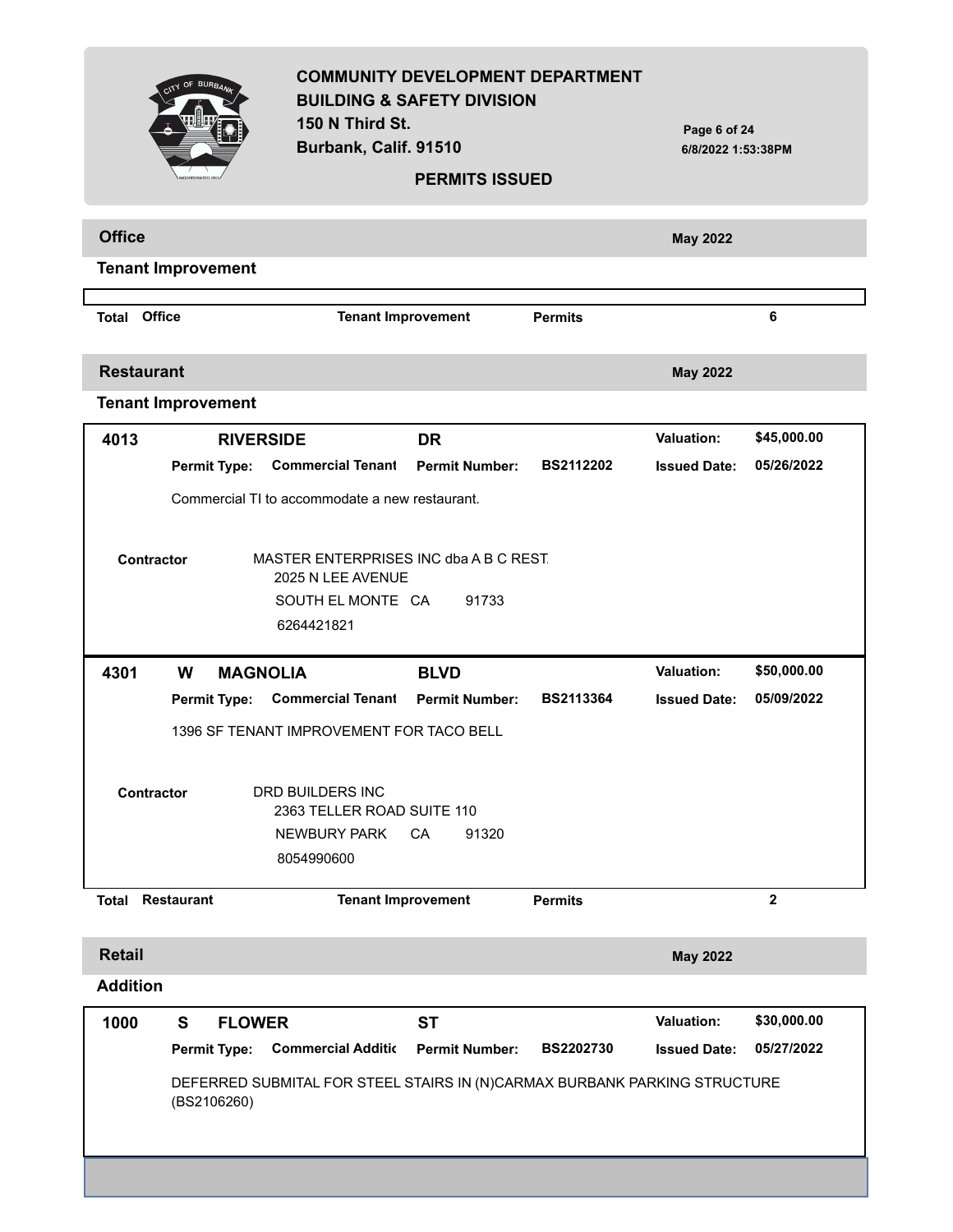|                                                      |                                                                        |                                     | 150 N Third St.<br>Burbank, Calif. 91510                                                                                                                                                                                   |                               | <b>PERMITS ISSUED</b> |                  | Page 7 of 24<br>6/8/2022 1:53:38PM |                 |
|------------------------------------------------------|------------------------------------------------------------------------|-------------------------------------|----------------------------------------------------------------------------------------------------------------------------------------------------------------------------------------------------------------------------|-------------------------------|-----------------------|------------------|------------------------------------|-----------------|
|                                                      |                                                                        |                                     |                                                                                                                                                                                                                            |                               |                       |                  |                                    |                 |
| <b>Retail</b><br><b>Addition</b>                     |                                                                        |                                     |                                                                                                                                                                                                                            |                               |                       |                  | <b>May 2022</b>                    |                 |
| <b>Contractor</b>                                    |                                                                        |                                     | <b>Standard Construction Company</b><br>2647 Gateway Rd Suite 105-136<br>Carlsbad<br>9135443147                                                                                                                            | CA                            | 92009                 |                  |                                    |                 |
| <b>Total Retail</b><br><b>Addition &amp; Remodel</b> |                                                                        |                                     | <b>Addition</b>                                                                                                                                                                                                            |                               |                       | <b>Permits</b>   |                                    | 1               |
| 1711                                                 | N                                                                      | <b>VICTORY</b>                      |                                                                                                                                                                                                                            | <b>PL</b>                     |                       |                  | <b>Valuation:</b>                  | \$175,000.00    |
|                                                      |                                                                        | <b>Permit Type:</b>                 | <b>Commercial Additic Permit Number:</b>                                                                                                                                                                                   |                               |                       | <b>BS2111296</b> | <b>Issued Date:</b>                | 05/19/2022      |
| <b>Contractor</b>                                    | EXTERIOR TI OF (E) STARBUCKS:RELOACATE STOREFRONT TO ADD 135 SF OF (N) |                                     | BUILDING AREA, PARTIAL EXTERIOR FINISHES, NEW OVERHEAD PLANKS ON (E) PERGOLA<br>STRUCTURE AND EXTERIOR T-24 LIGHTING<br>J A STOWELL CONSTRUCTION INC<br>1565 SCENIC AVE STE A<br><b>COSTA MESA</b>                         | CA                            | 92626                 |                  |                                    |                 |
| <b>Total Retail</b><br><b>New Construction</b>       |                                                                        |                                     | 9496318809                                                                                                                                                                                                                 | <b>Addition &amp; Remodel</b> |                       | <b>Permits</b>   |                                    | 1               |
|                                                      |                                                                        |                                     |                                                                                                                                                                                                                            |                               |                       |                  | <b>Valuation:</b>                  | \$81,067,297.00 |
|                                                      | N                                                                      | <b>FRONT</b><br><b>Permit Type:</b> | <b>New Commercial St</b>                                                                                                                                                                                                   | <b>ST</b>                     | <b>Permit Number:</b> | <b>BS2011258</b> | <b>Issued Date:</b>                | 05/03/2022      |
| 777                                                  |                                                                        |                                     | BUILDING I, MIXED USE 8-STORY APARTMENT BUILDING (5 STORIES RESIDENTIAL 257<br>UNITS, 3 STORIES PODIUM) WITH AN ATTACHED 8 STORY PARKING GARAGE ABOVE 1<br>STORY SURTERRANEAN PARKING STRUCTURE To be moved to 800 N Front |                               |                       |                  |                                    |                 |
| <b>Contractor</b>                                    |                                                                        |                                     | <b>Portrait Construction Inc.</b><br>265 North Joy St                                                                                                                                                                      |                               |                       |                  |                                    |                 |
|                                                      |                                                                        |                                     | Corona<br>9515208898                                                                                                                                                                                                       | CA                            | 92879                 |                  |                                    |                 |
| Owner                                                |                                                                        |                                     | SJ4 Burbank, LLC<br>1880 Century Park East, Suite 1017                                                                                                                                                                     |                               |                       |                  |                                    |                 |
|                                                      |                                                                        |                                     | Los Angeles<br>3105520065                                                                                                                                                                                                  | CА                            | 90067                 |                  |                                    |                 |
| 777                                                  | N                                                                      | <b>FRONT</b>                        |                                                                                                                                                                                                                            | <b>ST</b>                     |                       |                  | Valuation:                         | \$70,417,931.00 |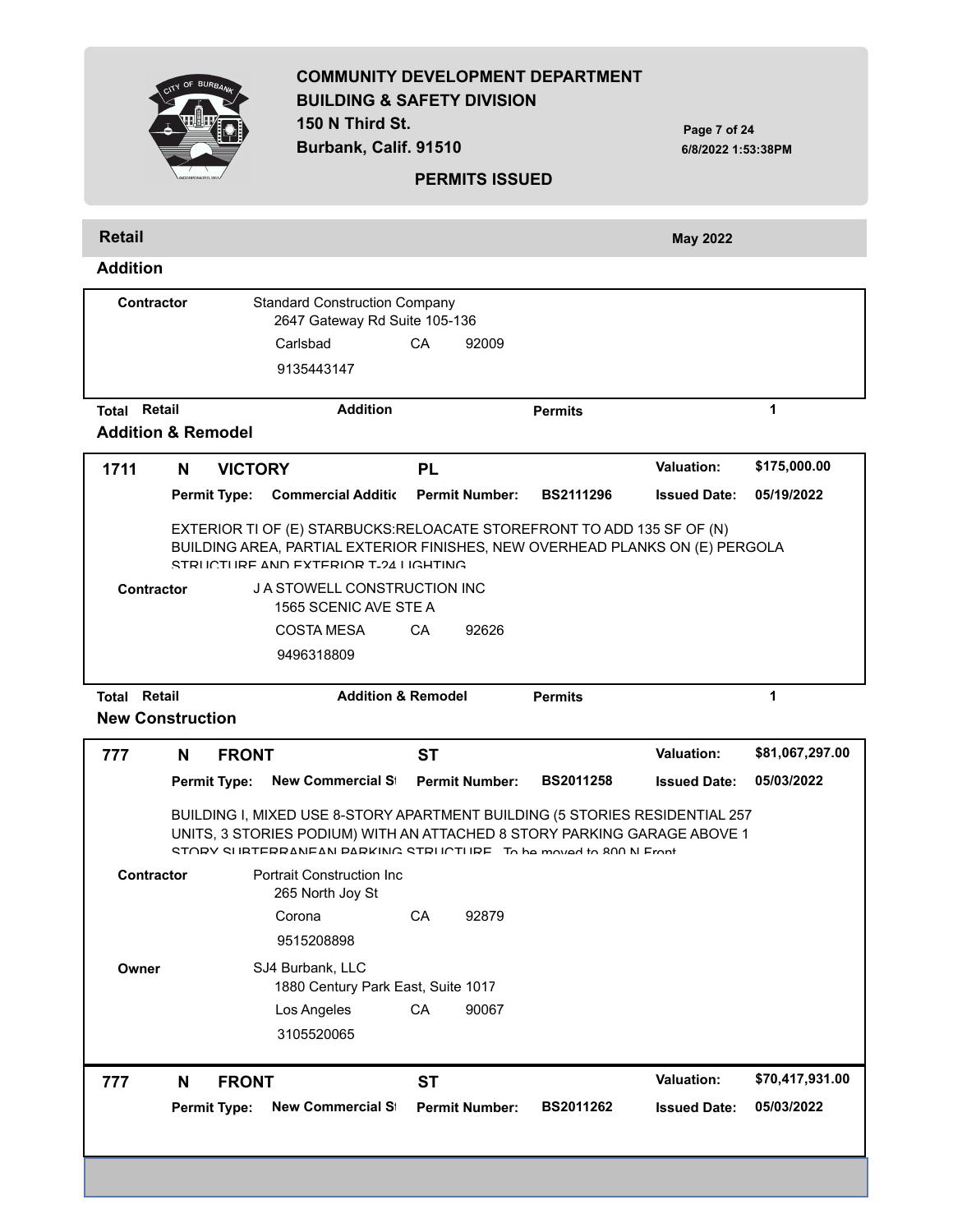**COMMUNITY DEVELOPMENT DEPARTMENT BUILDING & SAFETY DIVISION 150 N Third St. Burbank, Calif. 91510 Page 8 of 24 6/8/2022 1:53:38PM PERMITS ISSUED Retail May 2022 New Construction** BUILDING II, MIXED USE 8-STORY APARTMENT BUILDING (5 STORIES RESIDENTIAL 316 UNITS, 3 STORIES PODIUM). To be moved to 700 Front St SJ4 Burbank, LLC 3105520065 Los Angeles CA 90067 **Owner** 1880 Century Park East, Suite 1017 Portrait Construction Inc 9515208898 Corona CA 92879 **Contractor** 265 North Joy St **Total Retail New Construction Permits 2 Tenant Improvement Permit Type: Permit Number: BS2113169 Issued Date: Commercial Tenant Improvement 1051 W 05/13/2022 BURBANK BLVD Valuation: \$60,000.00** Installation of new bakery oven and removing partial door and wall for equipment removal and installation.# TANC AND VOGEL CONSTRUCTION LLC 9497881060 ORANGE CA 92868 **Contractor** 1717 W ORANGEWOOD STE I Permit Type: Commercial Tenant Permit Number: BS2201233 Issued Date:  **100 N 05/02/2022 SAN FERNANDO BLVD Valuation: \$7,200.00** Install (6) awnings at existing commercial building. Jon's Window & Awning Inc 8188455430 Burbank CA 91505 **Contractor** 2919 W Magnolia Blvd **Total Retail Tenant Improvement Permits 2**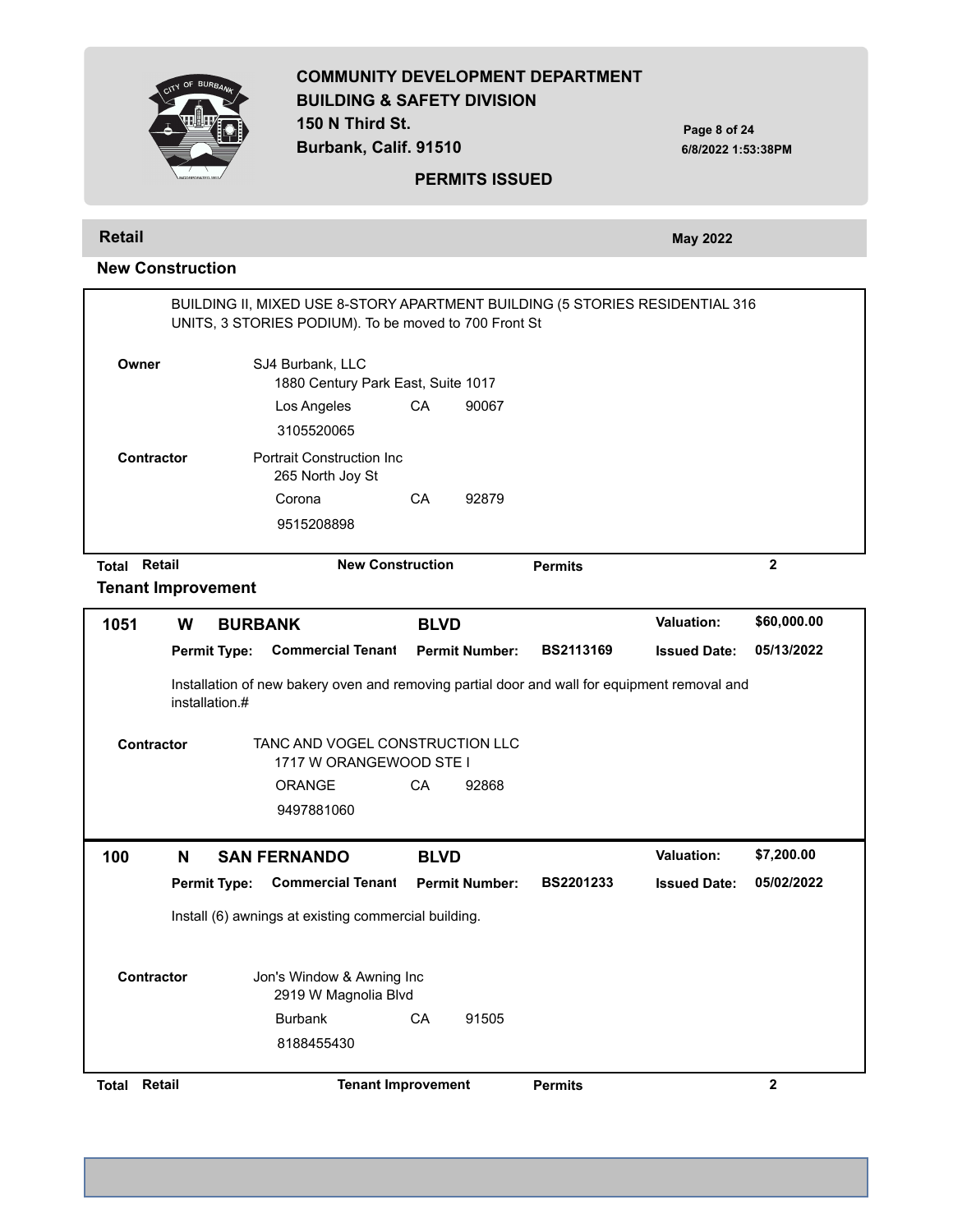

**150 N Third St. Burbank, Calif. 91510**

**Page 9 of 24 6/8/2022 1:53:38PM**

#### **PERMITS ISSUED**

# **Single-Family Residential** *May 2022* **May 2022**

**Addition**

| 3111       |   | <b>WYOMING</b>      |                                                                                 | <b>AVE</b> |                       |                  | <b>Valuation:</b>   | \$75,000.00                |
|------------|---|---------------------|---------------------------------------------------------------------------------|------------|-----------------------|------------------|---------------------|----------------------------|
|            |   | <b>Permit Type:</b> | Single-Family Addit                                                             |            | <b>Permit Number:</b> | BS1912701        | <b>Issued Date:</b> | 05/12/2022                 |
|            |   |                     | 415 SF Addition to rear of house                                                |            |                       |                  |                     |                            |
| Owner      |   |                     | NATALIE & JUSTIN WORSHAM<br>3111 WYOMING AVE                                    |            |                       |                  |                     |                            |
|            |   |                     | <b>BURBANK</b>                                                                  | CA         | 91505                 |                  |                     |                            |
|            |   |                     | 3235133470                                                                      |            |                       |                  |                     |                            |
| 540        | N | <b>SPARKS</b>       |                                                                                 | <b>ST</b>  |                       |                  | <b>Valuation:</b>   | \$66,000.00                |
|            |   | <b>Permit Type:</b> | Single-Family Addit                                                             |            | <b>Permit Number:</b> | BS2023639        | <b>Issued Date:</b> | 05/04/2022                 |
|            |   |                     | 484 SF master bedroom addition to an existing one story SFD                     |            |                       |                  |                     |                            |
|            |   |                     |                                                                                 |            |                       |                  |                     |                            |
| Contractor |   |                     | <b>Brennan Construction</b><br>1812 W Burbank Blvd #652                         |            |                       |                  |                     |                            |
|            |   |                     | <b>Burbank</b>                                                                  | CA         | 91506                 |                  |                     |                            |
|            |   |                     | 8186240711                                                                      |            |                       |                  |                     |                            |
|            |   |                     |                                                                                 |            |                       |                  |                     |                            |
|            |   |                     |                                                                                 |            |                       |                  | <b>Valuation:</b>   |                            |
| 608        | N | <b>BEL AIRE</b>     |                                                                                 | <b>DR</b>  | <b>Permit Number:</b> | <b>BS2106887</b> | <b>Issued Date:</b> | \$150,000.00<br>05/09/2022 |
|            |   | <b>Permit Type:</b> | Single-Family Addit                                                             |            |                       |                  |                     |                            |
|            |   |                     | 1504 SF 2-STORY ADDITION ONLY; (2) BEDROOM, 2.5 BATHROOM, LIVING ROOM, BALCONY. |            |                       |                  |                     |                            |
| Owner      |   |                     | ARAM MADZHINYAN<br>608 N BEL AIRE DR                                            |            |                       |                  |                     |                            |
|            |   |                     | <b>BURBANK</b>                                                                  | CA         | 91501                 |                  |                     |                            |
|            |   |                     | 8185155415                                                                      |            |                       |                  |                     |                            |
|            |   |                     |                                                                                 |            |                       |                  |                     |                            |
| 829        | N | <b>FREDERIC</b>     |                                                                                 | <b>ST</b>  |                       |                  | <b>Valuation:</b>   | \$120,000.00               |
|            |   | <b>Permit Type:</b> | <b>Single-Family Addit</b>                                                      |            | <b>Permit Number:</b> | BS2112160        | <b>Issued Date:</b> | 05/02/2022                 |
|            |   |                     | 465.22 SF ADDITION TO REAR OF DWELLING; RELOCATE BEDROOM, ADD BATHROOM.         |            |                       |                  |                     |                            |
|            |   |                     |                                                                                 |            |                       |                  |                     |                            |
|            |   |                     |                                                                                 |            |                       |                  |                     |                            |
|            |   |                     |                                                                                 |            |                       |                  |                     |                            |

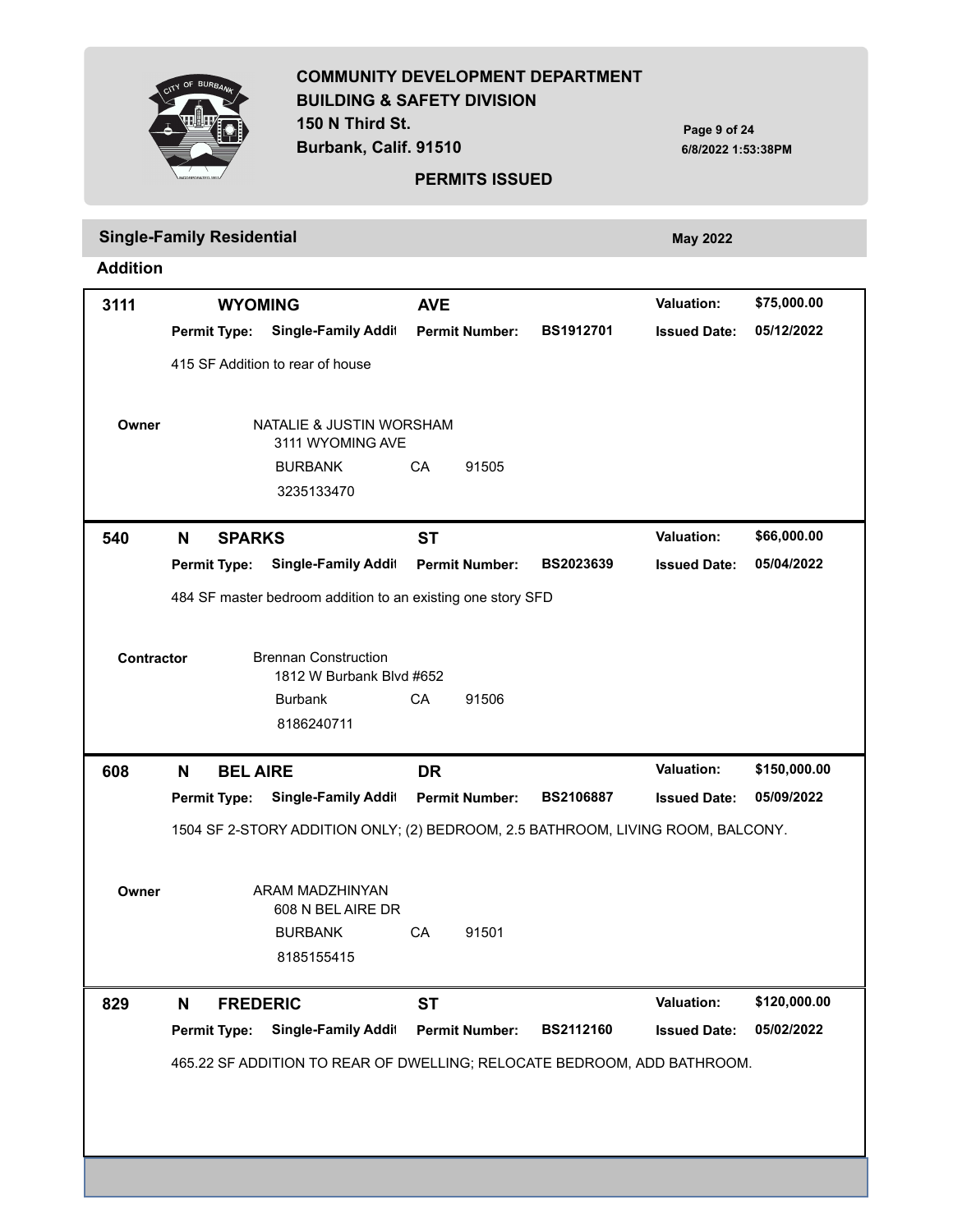

**150 N Third St. Burbank, Calif. 91510**

**Page 10 of 24 6/8/2022 1:53:38PM**

#### **PERMITS ISSUED**

**Single-Family Residential** *May 2022* **May 2022 Addition**

Brennan Construction 8184214322 Burbank CA 91505 **Contractor** 445 N. FLORENCE ST **Permit Type: Single-Family Addit Permit Number: BS2201006 Issued Date: 139 N 05/19/2022 LAMER ST Valuation: \$40,000.00** 110.5 SF Addition Gary English Construction Company 8186324317 Burbank CA 91506 **Contractor** 326 S GRIFFITH PARK DR Permit Type: Single-Family Addi<sup>։</sup> Permit Number: BS2201847 Issued Date:  **3021 05/26/2022 AMIGOS DR Valuation: \$60,000.00** (E)TWO STORY 2403 SFD:(N)173 SF 1ST FLOOR ADDITION AND 165 SF 2ND FLOOR ADDITION:ADDITION INCLUDE A (N) BATHROOM WITH AN EXTERIOR SHOWER AND AT SECOND FLOOR A NEW BATHROOM WITH ALTERATION OF(E) WALK IN CLOSET·(N)128 SF MELISSA WAKEFIELD 3109682024 BURBANK CA 91504 **Owner** 3021 AMIGOS DR **Total Single-Family Residential Addition Permits 6**

| 706   | <b>REESE</b><br>N   |                                                                                                                                                                                                                                                            | PL |                       |                  | <b>Valuation:</b>   | \$120,000.00 |
|-------|---------------------|------------------------------------------------------------------------------------------------------------------------------------------------------------------------------------------------------------------------------------------------------------|----|-----------------------|------------------|---------------------|--------------|
|       | <b>Permit Type:</b> | <b>Single-Family Addit</b>                                                                                                                                                                                                                                 |    | <b>Permit Number:</b> | <b>BS2100472</b> | <b>Issued Date:</b> | 05/18/2022   |
|       |                     | (E) SFD: 204 SF demolition at rear of house, partial demolition of (E) kitchen and full demolition of<br>(E) laundry room, (N) 510 SF Addition, (N) 148 SF raised open deck at rear, (N) 254 SF interior<br>remodel at $(F)$ kitchen and $(F)$ dining room |    |                       |                  |                     |              |
| Owner |                     | PAUL HUNGERFORD & ANGELA LEPITO<br>706 N REESE PL                                                                                                                                                                                                          |    |                       |                  |                     |              |
|       |                     | <b>BURBANK</b>                                                                                                                                                                                                                                             | CA | 91506                 |                  |                     |              |
|       |                     | 3237195266                                                                                                                                                                                                                                                 |    |                       |                  |                     |              |
|       |                     |                                                                                                                                                                                                                                                            |    |                       |                  |                     |              |
|       |                     |                                                                                                                                                                                                                                                            |    |                       |                  |                     |              |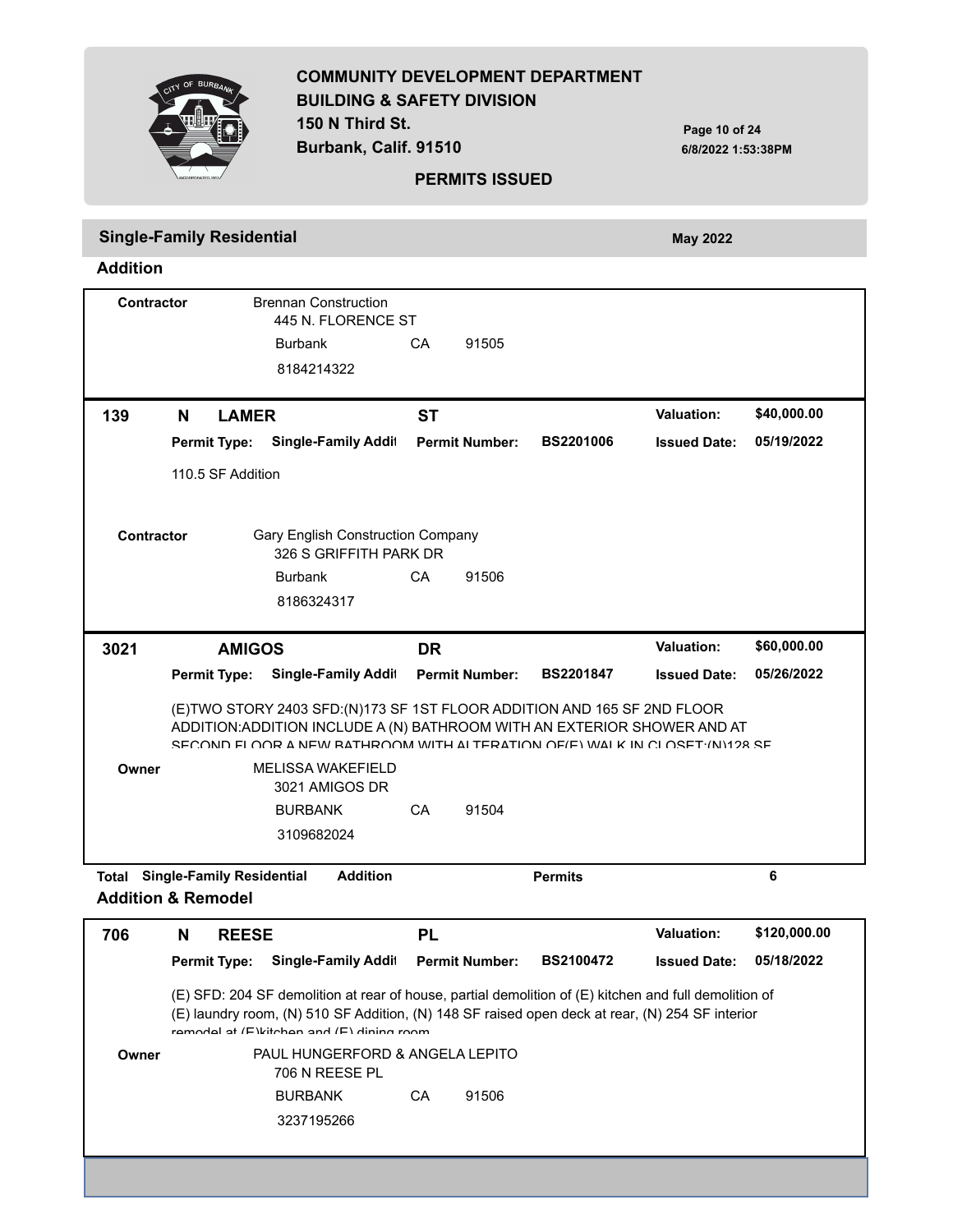

**150 N Third St. Burbank, Calif. 91510**

**Page 11 of 24 6/8/2022 1:53:38PM**

#### **PERMITS ISSUED**

# **Single-Family Residential** *May 2022* **May 2022**

|                   | Contractor |                     | <b>Brennan Construction</b><br>445 N. FLORENCE ST                                                              |           |                       |                  |                     |             |
|-------------------|------------|---------------------|----------------------------------------------------------------------------------------------------------------|-----------|-----------------------|------------------|---------------------|-------------|
|                   |            |                     | <b>Burbank</b>                                                                                                 | CA        | 91505                 |                  |                     |             |
|                   |            |                     | 8184214322                                                                                                     |           |                       |                  |                     |             |
| 417               | N          | <b>SPARKS</b>       |                                                                                                                | <b>ST</b> |                       |                  | <b>Valuation:</b>   | \$30,000.00 |
|                   |            | <b>Permit Type:</b> | <b>Single-Family Addit</b>                                                                                     |           | <b>Permit Number:</b> | <b>BS2108964</b> | <b>Issued Date:</b> | 05/11/2022  |
|                   |            |                     | 460 SF addition and 300 SF remodel.#                                                                           |           |                       |                  |                     |             |
| <b>Contractor</b> |            |                     | <b>Brennan Construction</b><br>111 N. First St., Suite 300                                                     |           |                       |                  |                     |             |
|                   |            |                     | <b>Burbank</b><br>8184214322                                                                                   | CA        | 91502                 |                  |                     |             |
| 828               |            | <b>KEMP</b>         |                                                                                                                | <b>ST</b> |                       |                  | <b>Valuation:</b>   | \$94,818.00 |
|                   |            | <b>Permit Type:</b> | <b>Single-Family Addit</b>                                                                                     |           | <b>Permit Number:</b> | <b>BS2109495</b> | <b>Issued Date:</b> | 05/04/2022  |
|                   |            |                     |                                                                                                                |           |                       |                  |                     |             |
|                   |            |                     | 485.82 SF REAR ADDITION, 476 SF ATTACHED COVERED PATIO, 385 SF INTERIOR REMODEL<br>AT REAR BEDROOM & BETHROOM. |           |                       |                  |                     |             |
| <b>Contractor</b> |            |                     | <b>Brennan Construction</b><br>1812 W Burbank Blvd #652                                                        |           |                       |                  |                     |             |
|                   |            |                     | <b>Burbank</b>                                                                                                 | CA        | 91506                 |                  |                     |             |
|                   |            |                     | 8186240711                                                                                                     |           |                       |                  |                     |             |
| 643               | N          | <b>FLORENCE</b>     |                                                                                                                | <b>ST</b> |                       |                  | <b>Valuation:</b>   | \$50,000.00 |
|                   |            | <b>Permit Type:</b> | <b>Single-Family Addit</b>                                                                                     |           | <b>Permit Number:</b> | <b>BS2110398</b> | <b>Issued Date:</b> | 05/09/2022  |
|                   |            |                     | 1667 SF REMODEL OF SFR*                                                                                        |           |                       |                  |                     |             |
| Owner             |            |                     | Karine Filikyan<br>838 E Fairmount St                                                                          |           |                       |                  |                     |             |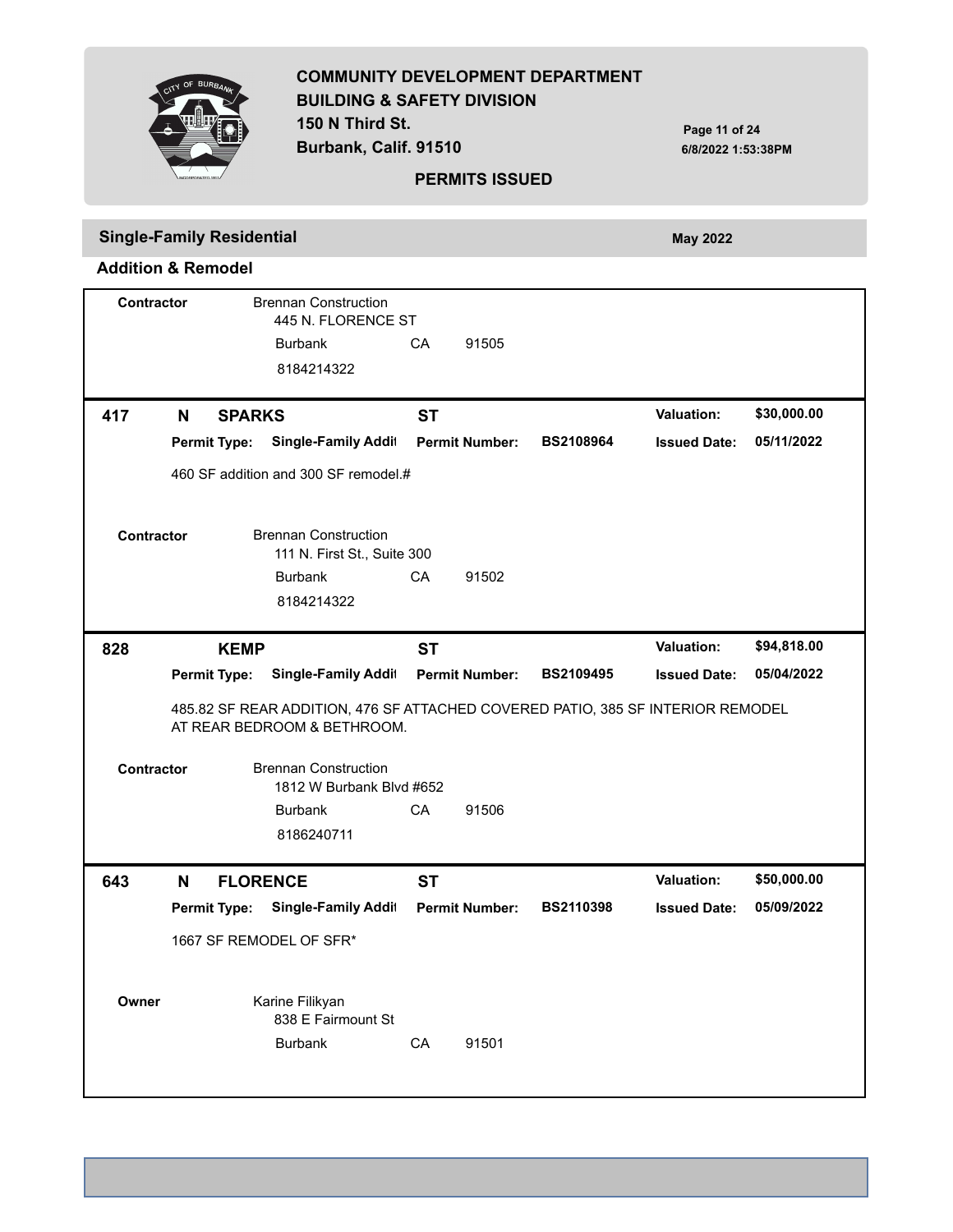

**150 N Third St. Burbank, Calif. 91510**

**Page 12 of 24 6/8/2022 1:53:38PM**

#### **PERMITS ISSUED**

#### **Single-Family Residential May 2022**

**Addition & Remodel**

### Permit Type: Single-Family Addi<sup>։</sup> Permit Number: BS2110962 Issued Date:  **1901 N 05/24/2022 SCREENLAND DR Valuation: \$160,000.00** 821 SF ADDITION, 330 SF ATTACHED PATIO COVER, 350 SF REMODEL OF (E) SFR TO INCLUDE: (N) MASTER SUITE, 2 (N) BEDROOMS, RE-DESIGNED KITCHEN, LIVING AND DINING AREA Brennan Construction 8184214322 Burbank CA 91505 **Contractor** 445 N. FLORENCE ST **Permit Type: Single-Family Addit Permit Number: BS2111250 Issued Date: 2131 N 05/25/2022 LAMER ST Valuation: \$170,000.00** 922 SF ADDITION @ REAR OF (E) 1164 SF SFR AND INTERIOR REMODEL.\* Arthur 81804122 Burbank CA 91504 **Owner** 2131 N Lamer St **Permit Type: Permit Number: BS2112047 Issued Date: Single-Family Addition / Alteration 1918 05/09/2022 OAK ST Valuation: \$125,000.00** ROOM ADDITION TO (E) 1-STORY SFD WITHIN (E) FOOTPRINT. CONVERT 65 SF OF (E) COVERED PORCH TO 2 CLOSETS & NEW ENTRANCE Humbert Construction Inc 8183527538 Shadow Hills Ca 91040 **Contractor** 9701 Sunland Blvd **Permit Type: Single-Family Addit Permit Number: BS2112146 Issued Date: 4336 05/02/2022 CLYBOURN AVE Valuation: \$115,000.00** REMODEL (E) 1555 SF SINGLE STORY HOUSE; ADD 11 SF TO 1ST FLOOR; ADD 2ND FLOOR 768 SF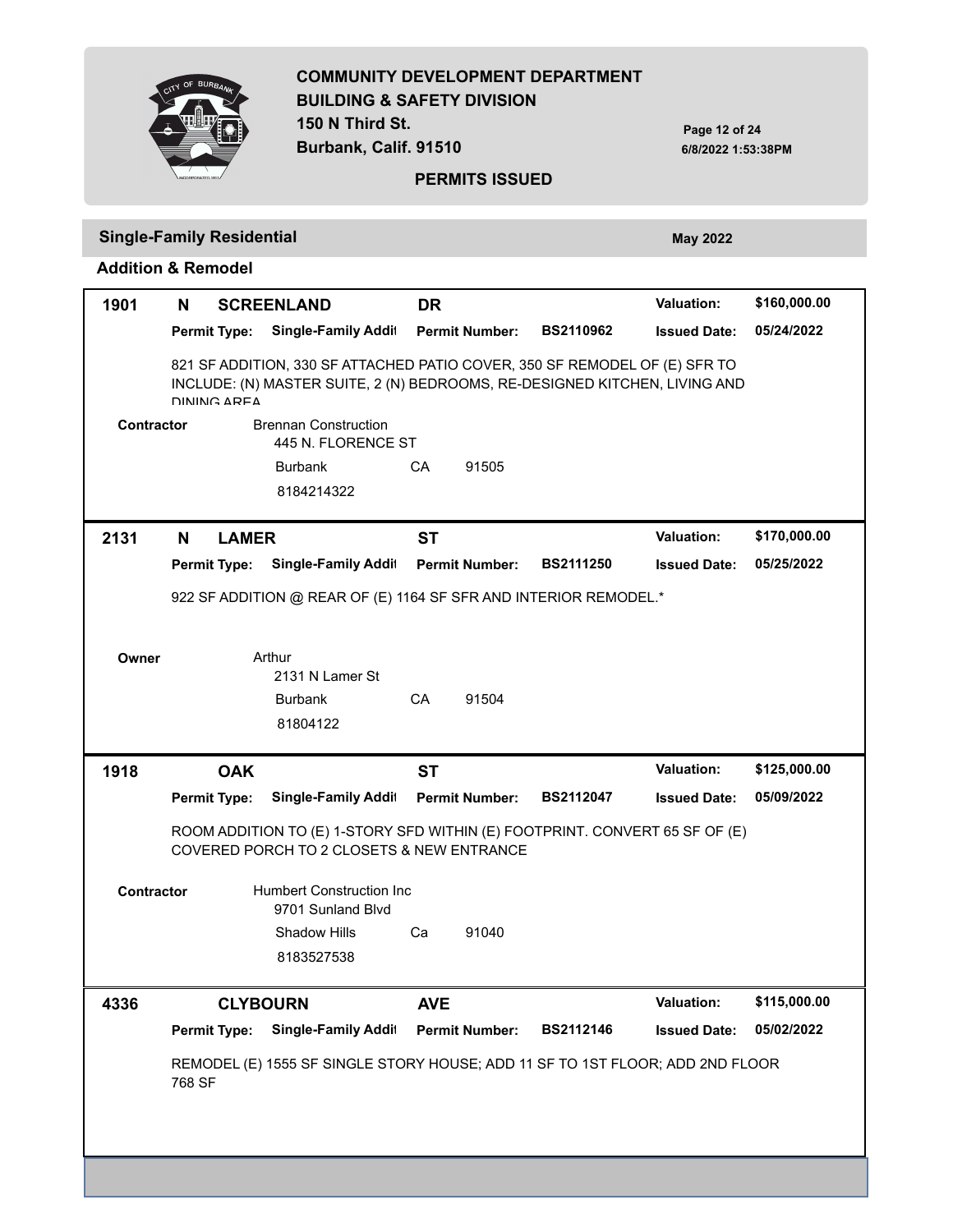

**150 N Third St. Burbank, Calif. 91510**

**Page 13 of 24 6/8/2022 1:53:38PM**

#### **PERMITS ISSUED**

# **Single-Family Residential** *May 2022* **May 2022**

| Owner      |                     | <b>JEFFREY KETELHUT</b><br>4336 CLYBOURN AVE                                                                                                              |            |                       |                  |                     |             |
|------------|---------------------|-----------------------------------------------------------------------------------------------------------------------------------------------------------|------------|-----------------------|------------------|---------------------|-------------|
|            |                     | <b>BURBANK</b>                                                                                                                                            | CA         | 91505                 |                  |                     |             |
|            |                     | 8057755533                                                                                                                                                |            |                       |                  |                     |             |
|            |                     |                                                                                                                                                           |            |                       |                  |                     |             |
| 838        | <b>WALNUT</b>       |                                                                                                                                                           | <b>AVE</b> |                       |                  | <b>Valuation:</b>   | \$15,000.00 |
|            | <b>Permit Type:</b> | Single-Family Addit                                                                                                                                       |            | <b>Permit Number:</b> | <b>BS2112455</b> | <b>Issued Date:</b> | 05/09/2022  |
|            |                     | REMODEL (E) 239 SF REC ROOM WITH NEW WINDOW AND DOOR. ADD (N) 165 SF TRELLIS.                                                                             |            |                       |                  |                     |             |
| Contractor |                     | Q3 Construction<br>3024 Paddington Rd                                                                                                                     |            |                       |                  |                     |             |
|            |                     | Glendale<br>3109307100                                                                                                                                    | СA         | 91206                 |                  |                     |             |
|            |                     |                                                                                                                                                           |            |                       |                  |                     |             |
| 139        | N                   | <b>FLORENCE</b>                                                                                                                                           | ST         |                       |                  | <b>Valuation:</b>   | \$32,269.00 |
|            | <b>Permit Type:</b> | Single-Family Addit                                                                                                                                       |            | <b>Permit Number:</b> | <b>BS2113137</b> | <b>Issued Date:</b> | 05/20/2022  |
|            |                     | 200 SF REMODEL TO INCLUDE KITCHEN, NEW BATH ON 2ND FLOOR WITHIN (E) BEDROOM,<br>REPLACE (E) PATIO DOOR WITH BAY WINDOW AND RETROFIT (3) WINDOWS, NEW HVAC |            |                       |                  |                     |             |
| Contractor |                     | JOEL RODRIGUEZ CONSTRUCTION INC<br>443 NORTH MACLAY AVE                                                                                                   |            |                       |                  |                     |             |
|            |                     | san fernando                                                                                                                                              | CA         | 91340                 |                  |                     |             |
|            |                     | 0000000000                                                                                                                                                |            |                       |                  |                     |             |
| 700        | <b>PRICE</b>        |                                                                                                                                                           | <b>DR</b>  |                       |                  | <b>Valuation:</b>   | \$15,000.00 |
|            | <b>Permit Type:</b> | <b>Single-Family Addit</b>                                                                                                                                |            | <b>Permit Number:</b> | <b>BS2113926</b> | <b>Issued Date:</b> | 05/25/2022  |
|            | OF LIVING SPACES    | 400 SF MINOR INTERIOR & EXTERIOR REMODELING &<br>DEMOLISHING UNPERMITTED CONVERTED ADDITION                                                               |            |                       |                  |                     |             |
| Owner      |                     | <b>CLCB INVESTMENTS LLC</b><br>2116 RIMCREST DR                                                                                                           |            |                       |                  |                     |             |
|            |                     | <b>GLENDALE</b><br>8184242336                                                                                                                             | CA         | 91207                 |                  |                     |             |
|            |                     |                                                                                                                                                           |            |                       |                  |                     |             |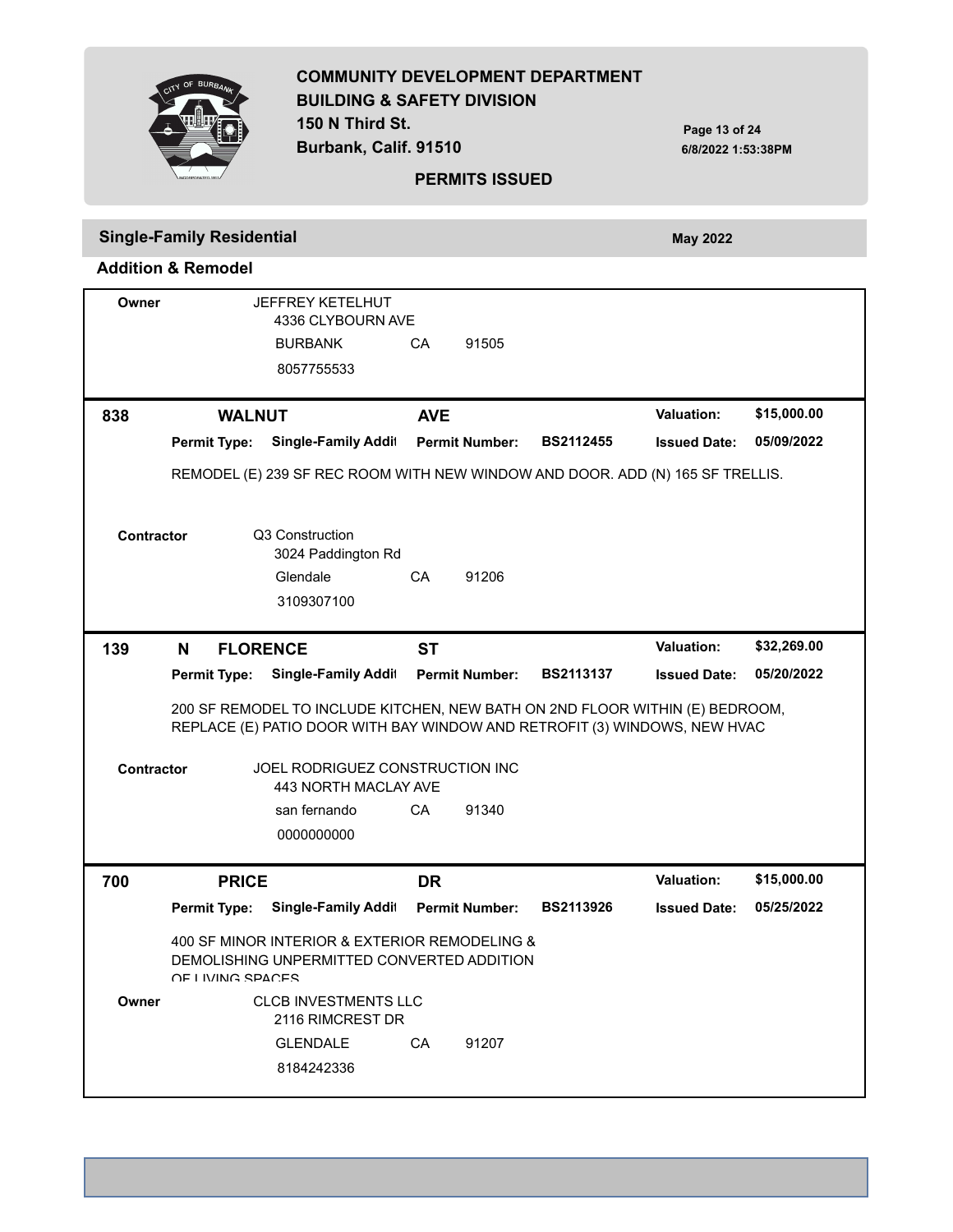

**150 N Third St. Burbank, Calif. 91510**

**Page 14 of 24 6/8/2022 1:53:38PM**

#### **PERMITS ISSUED**

# **Single-Family Residential** *May 2022* **May 2022**

| 432               | N                   |               | <b>BEACHWOOD</b>                                                                                                   | <b>DR</b> |                       |                  | <b>Valuation:</b>   | \$12,000.00 |
|-------------------|---------------------|---------------|--------------------------------------------------------------------------------------------------------------------|-----------|-----------------------|------------------|---------------------|-------------|
|                   | <b>Permit Type:</b> |               | Single-Family Addit                                                                                                |           | <b>Permit Number:</b> | <b>BS2201005</b> | <b>Issued Date:</b> | 05/27/2022  |
|                   | BATHROOM.*          |               | 294 SF INTERIOR REMODEL: CONVERT (E) FAMILY ROOM INTO (N) BEDROOM WITH (N)                                         |           |                       |                  |                     |             |
| <b>Contractor</b> |                     |               | Sunway Construction, Inc.<br>978 S HOOVER ST, #200<br><b>LOS ANGELES</b><br>2134939948                             | CA        | 90006                 |                  |                     |             |
| 401               | S                   | <b>SPARKS</b> |                                                                                                                    | <b>ST</b> |                       |                  | <b>Valuation:</b>   | \$40,000.00 |
|                   | <b>Permit Type:</b> |               | Single-Family Addit                                                                                                |           | <b>Permit Number:</b> | <b>BS2201088</b> | <b>Issued Date:</b> | 05/19/2022  |
|                   |                     |               | ADD (N) 195 SF MASTER SUITE. 300 SF REMODEL (E) KITCHEN, LAUNDRY AND POWDER<br>ROOM. REPLACE ALL WINDOWS AND DOORS |           |                       |                  |                     |             |
| Owner             |                     |               | Tony (Antonio) Cornero<br>401 S Sparks St                                                                          |           |                       |                  |                     |             |
|                   |                     |               | <b>Burbank</b>                                                                                                     | CA        | 91506                 |                  |                     |             |
|                   |                     |               | 8188454233                                                                                                         |           |                       |                  |                     |             |
| Contractor        |                     |               | <b>Gary English Construction Company</b><br>326 S GRIFFITH PARK DR                                                 |           |                       |                  |                     |             |
|                   |                     |               | <b>Burbank</b>                                                                                                     | CA        | 91506                 |                  |                     |             |
|                   |                     |               | 8186324317                                                                                                         |           |                       |                  |                     |             |
| 525               |                     | <b>IRVING</b> |                                                                                                                    | <b>DR</b> |                       |                  | Valuation:          | \$70,000.00 |
|                   | <b>Permit Type:</b> |               | Single-Family Addit                                                                                                |           | <b>Permit Number:</b> | BS2202234        | <b>Issued Date:</b> | 05/26/2022  |
|                   |                     |               | Remodel garage and add 180 SF for a 539 SF garage w/storage                                                        |           |                       |                  |                     |             |
| <b>Contractor</b> |                     |               | <b>Titan Construction</b><br>6608 San Fernando Rd                                                                  |           |                       |                  |                     |             |
|                   |                     |               | Glendale                                                                                                           | CA        | 91201                 |                  |                     |             |
|                   |                     |               | 8182476672                                                                                                         |           |                       |                  |                     |             |
| 2707              |                     |               | <b>MANSFIELD</b>                                                                                                   | <b>DR</b> |                       |                  | <b>Valuation:</b>   | \$33,125.00 |
|                   | <b>Permit Type:</b> |               | Single-Family Addit                                                                                                |           | <b>Permit Number:</b> | <b>BS2205053</b> | <b>Issued Date:</b> | 05/16/2022  |
|                   |                     |               |                                                                                                                    |           |                       |                  |                     |             |
|                   |                     |               |                                                                                                                    |           |                       |                  |                     |             |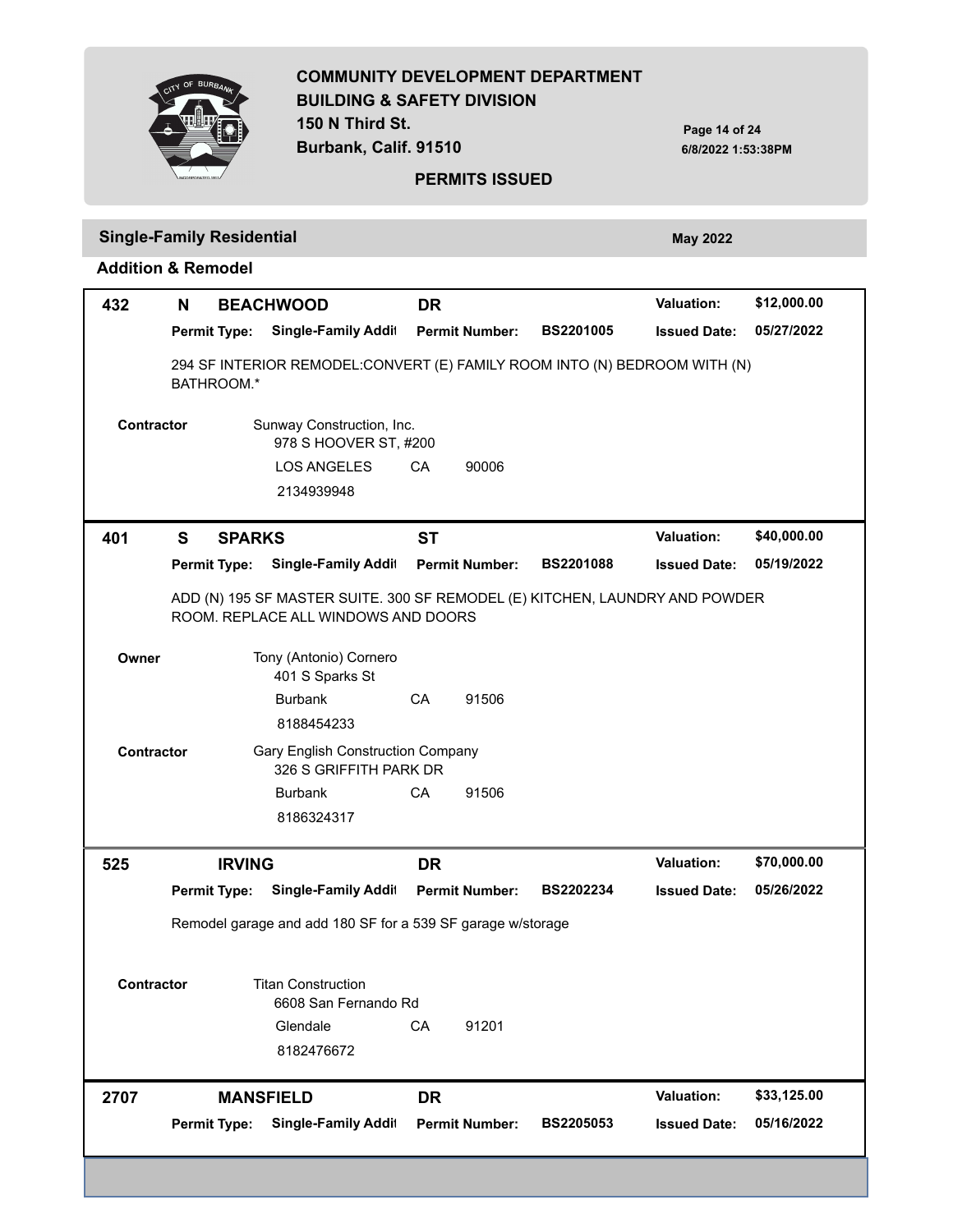

**Page 15 of 24 6/8/2022 1:53:38PM**

#### **PERMITS ISSUED**

# **Single-Family Residential** *May 2022* **May 2022**

**Addition & Remodel**

|       |                     | REMODEL: EXISTING KITCHEN AND TWO BATHROOMS. FIXTURES TO REMAIN IN SAME<br>LOCATION. NO WALL DEMOLITION. |           |                       |                  |                     |            |
|-------|---------------------|----------------------------------------------------------------------------------------------------------|-----------|-----------------------|------------------|---------------------|------------|
| Owner |                     | Harut Voskanyan<br>2707 Mansfield Drive                                                                  |           |                       |                  |                     |            |
|       |                     | <b>Burbank</b><br>3235999904                                                                             | CA        | 91504                 |                  |                     |            |
| 2728  | <b>KINGSWAY</b>     |                                                                                                          | <b>DR</b> |                       |                  | <b>Valuation:</b>   | \$2,500.00 |
|       | <b>Permit Type:</b> | <b>Single-Family Addit</b>                                                                               |           | <b>Permit Number:</b> | <b>BS2205558</b> | <b>Issued Date:</b> | 05/25/2022 |
|       |                     |                                                                                                          |           |                       |                  |                     |            |
|       | requirements.       | Replacing (7) windows - same size/location. All bedroom windows must meet today's egress code            |           |                       |                  |                     |            |
| Owner |                     | ARIS MATEVOSYAN<br>2728 KINGSWAY DR                                                                      |           |                       |                  |                     |            |
|       |                     | <b>BURBANK</b>                                                                                           | CA        | 91504                 |                  |                     |            |

**Demolition**

| 922                              | N                                                                                                                  | <b>NAOMI</b>                             | <b>ST</b>                                                                |                       |                  | <b>Valuation:</b>   | \$20,000.00 |
|----------------------------------|--------------------------------------------------------------------------------------------------------------------|------------------------------------------|--------------------------------------------------------------------------|-----------------------|------------------|---------------------|-------------|
|                                  |                                                                                                                    | <b>Demolition</b><br><b>Permit Type:</b> |                                                                          | <b>Permit Number:</b> | <b>BS2108817</b> | <b>Issued Date:</b> | 05/24/2022  |
|                                  | <b>GARAGE</b>                                                                                                      |                                          | DEMO (E) SINGLE STORY, 1655 SF SFR AND (E) SINGLE STORY, DETACHED, 1-CAR |                       |                  |                     |             |
|                                  | <b>ENDER ENTERPRISES</b><br><b>Contractor</b><br>9903 SANTA MONICA BLVD #747<br><b>BEVERLY HILLS</b><br>3104971681 |                                          | CA                                                                       | 90212                 |                  |                     |             |
| Total<br><b>New Construction</b> |                                                                                                                    | <b>Single-Family Residential</b>         | <b>Demolition</b>                                                        |                       | <b>Permits</b>   |                     | 1           |
|                                  |                                                                                                                    |                                          |                                                                          |                       |                  |                     |             |

| 436 | <b>STANFORD</b>                       |                                                                             | <b>RD</b>             |                  | <b>Valuation:</b>   | \$92,500.00 |  |
|-----|---------------------------------------|-----------------------------------------------------------------------------|-----------------------|------------------|---------------------|-------------|--|
|     | <b>Permit Type: New Single-Family</b> |                                                                             | <b>Permit Number:</b> | <b>BS2008427</b> | <b>Issued Date:</b> | 05/23/2022  |  |
|     | 2 BEDROOM 2 BATH UNIT.                | ENLARGE AND REMODEL EXISTING GARAGE AND SHED TO FORM A NEW 819.5 S.F. ADU A |                       |                  |                     |             |  |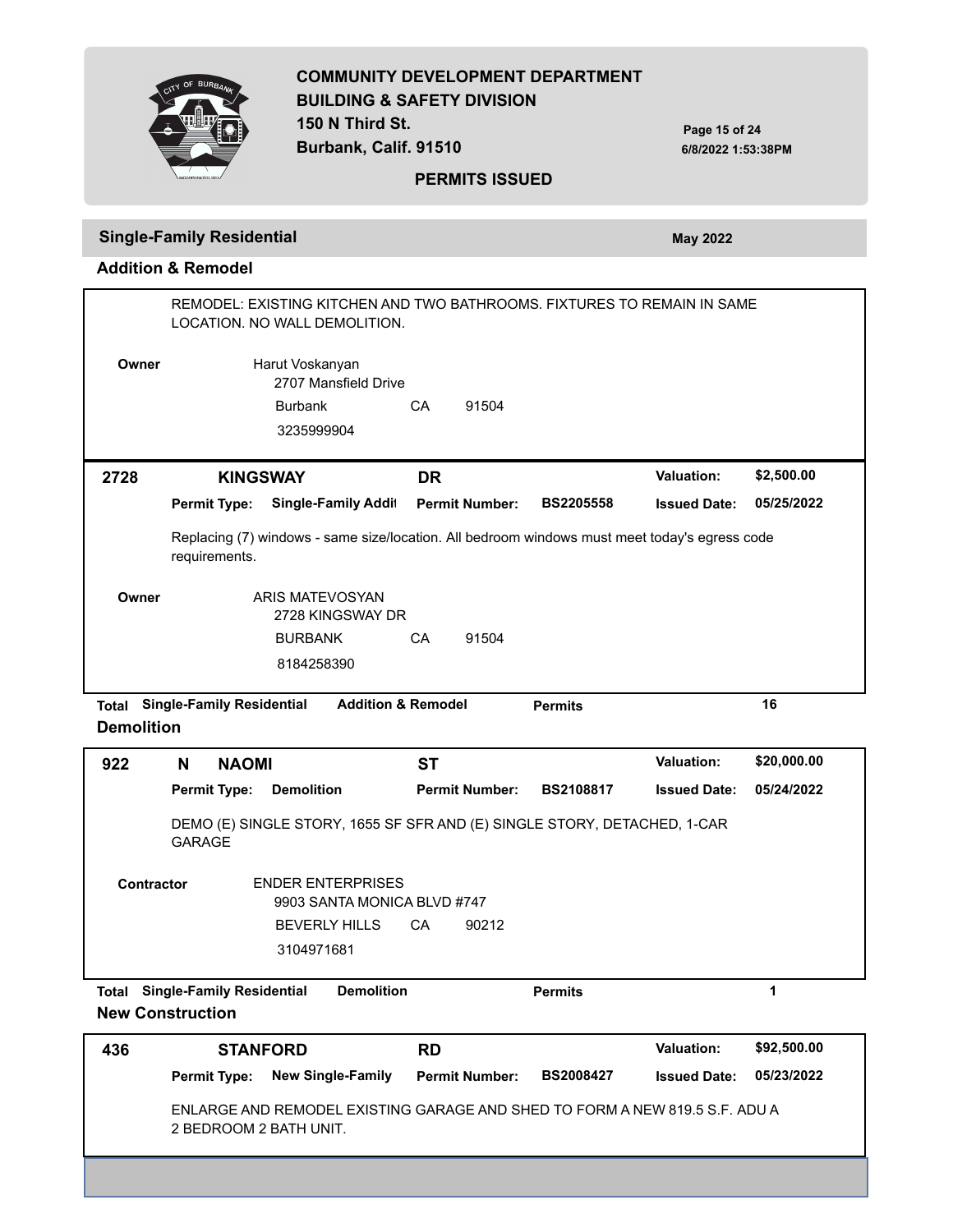

**Burbank, Calif. 91510**

**Page 16 of 24 6/8/2022 1:53:38PM**

#### **PERMITS ISSUED**

#### **Single-Family Residential** *May 2022* **May 2022**

**New Construction**

GOLDEN POINT CONSTRUCTION 3232407914 LOS ANGELES CA 90001 **Contractor** 731 EAST 75TH STREET **Permit Type: Permit Number: BS2101646 Issued Date: New Single-Family Dwelling 353 N 05/20/2022 MARIPOSA ST Valuation: \$50,000.00** NEW 749 SF DETACHED ADU Narine Chobanyan N Hollywood CA 91605 **Owner** 7837 Beck Ave **Permit Type: Permit Number: BS2105136 Issued Date: New Single-Family Dwelling 1507 05/02/2022 CHANDLER BLVD Valuation: \$30,000.00** CONVERT (E) 360 SF GARAGE AND ADD 76 SF TO CREATE (N) 436 SF ADU. Eloso Cabanilla Burbank CA 91506 **Owner** 1507 Chandler Blvd **Permit Type: Permit Number: BS2107710 Issued Date: New Single-Family Dwelling 425 N 05/11/2022 FAIRVIEW ST Valuation: \$70,000.00** CONVERT (E) 493 SF GARAGE INTO ADU\* Brennan Construction 8184214322 Burbank CA 91505 **Contractor** 445 N. FLORENCE ST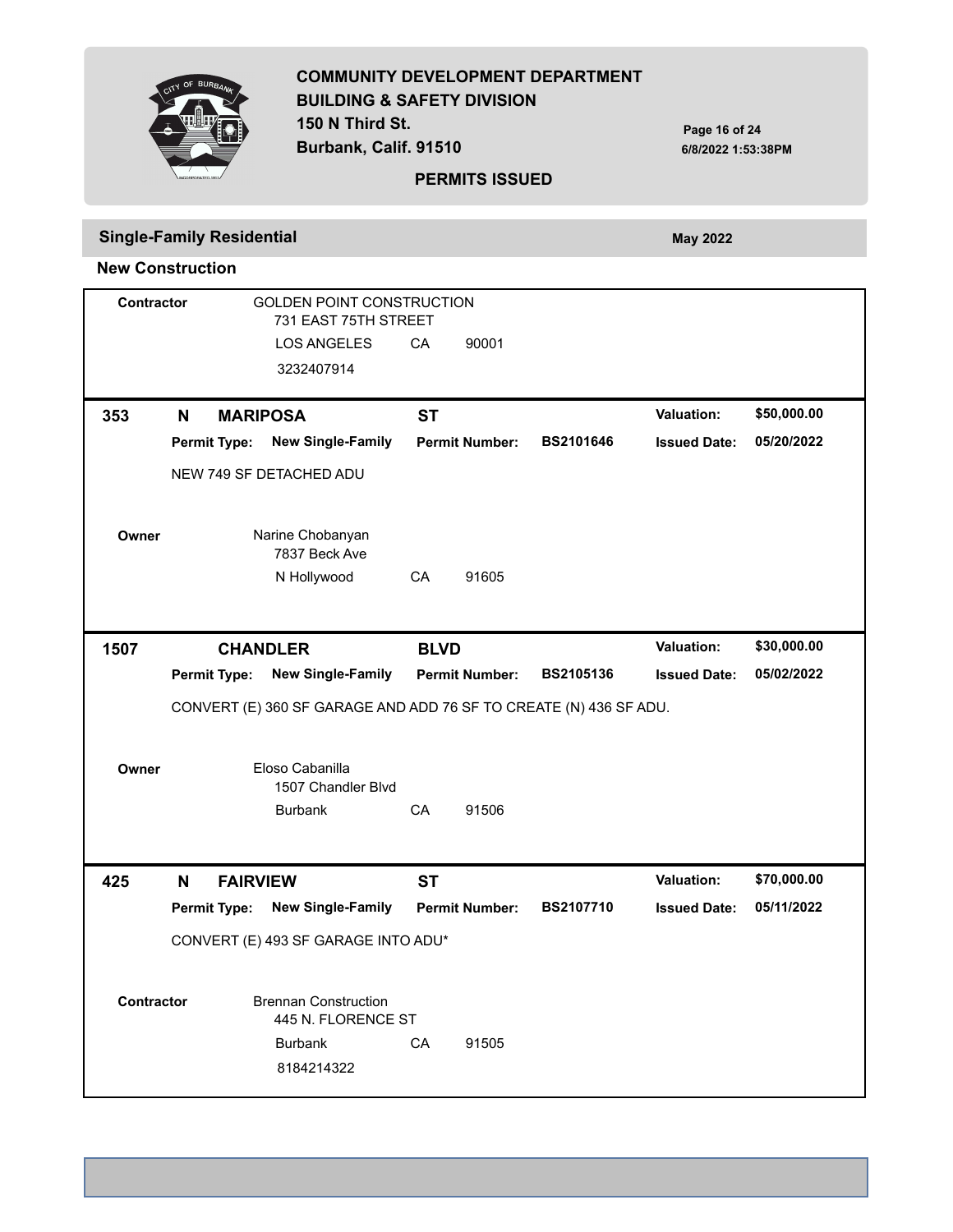

**Burbank, Calif. 91510**

**Page 17 of 24 6/8/2022 1:53:38PM**

#### **PERMITS ISSUED**

# **Single-Family Residential** *May 2022* **May 2022**

| 1414       | N<br><b>BRIGHTON</b> |                                                                                | <b>ST</b> |                       |                  | <b>Valuation:</b>   | \$70,000.00  |
|------------|----------------------|--------------------------------------------------------------------------------|-----------|-----------------------|------------------|---------------------|--------------|
|            | <b>Permit Type:</b>  | <b>New Single-Family</b>                                                       |           | <b>Permit Number:</b> | <b>BS2108486</b> | <b>Issued Date:</b> | 05/23/2022   |
|            |                      | CONVERT (E) 804 SF GARAGE INTO (N) ADU & STORAGE.                              |           |                       |                  |                     |              |
|            |                      |                                                                                |           |                       |                  |                     |              |
| Owner      |                      | G&S Property Partners, LLC                                                     |           |                       |                  |                     |              |
|            |                      | 449 N Frederic St                                                              |           |                       |                  |                     |              |
|            |                      | <b>Burbank</b>                                                                 | CA        | 91505                 |                  |                     |              |
|            |                      |                                                                                |           |                       |                  |                     |              |
| 922        | <b>NAOMI</b><br>N    |                                                                                | <b>ST</b> |                       |                  | <b>Valuation:</b>   | \$400,000.00 |
|            | <b>Permit Type:</b>  | <b>New Single-Family</b>                                                       |           | <b>Permit Number:</b> | <b>BS2108818</b> | <b>Issued Date:</b> | 05/24/2022   |
|            |                      | NEW 2-STORY 2,366 SF SINGLE FAMILY DWELLING, 459 SF ATTACHED 2-CAR GARAGE, 312 |           |                       |                  |                     |              |
|            | <b>SF TRELLIS</b>    |                                                                                |           |                       |                  |                     |              |
| Contractor |                      | <b>ENDER ENTERPRISES</b>                                                       |           |                       |                  |                     |              |
|            |                      | 9903 SANTA MONICA BLVD #747                                                    |           |                       |                  |                     |              |
|            |                      | <b>BEVERLY HILLS</b>                                                           | CA        | 90212                 |                  |                     |              |
|            |                      | 3104971681                                                                     |           |                       |                  |                     |              |
| 821        | <b>BETHANY</b>       |                                                                                | <b>RD</b> |                       |                  | <b>Valuation:</b>   | \$120,000.00 |
|            | <b>Permit Type:</b>  | <b>New Single-Family</b>                                                       |           | <b>Permit Number:</b> | BS2108833        | <b>Issued Date:</b> | 05/17/2022   |
|            |                      | NEW 802 SF ADU ABOVE (E) GARAGE                                                |           |                       |                  |                     |              |
|            |                      |                                                                                |           |                       |                  |                     |              |
| Owner      |                      | STEPHAN INDZHEYAN                                                              |           |                       |                  |                     |              |
|            |                      | 819 BETHANY RD                                                                 |           |                       |                  |                     |              |
|            |                      | <b>BURBANK</b>                                                                 | CA        | 91504                 |                  |                     |              |
|            |                      |                                                                                |           |                       |                  |                     |              |
|            |                      | 8189682000                                                                     |           |                       |                  |                     |              |
|            | <b>PEPPER</b>        |                                                                                | <b>ST</b> |                       |                  | <b>Valuation:</b>   | \$150,000.00 |
| 1811       | <b>Permit Type:</b>  | <b>New Single-Family</b>                                                       |           | <b>Permit Number:</b> | BS2109482        | <b>Issued Date:</b> | 05/31/2022   |
|            |                      |                                                                                |           |                       |                  |                     |              |
|            | New 1,000 SF ADU     |                                                                                |           |                       |                  |                     |              |
|            |                      |                                                                                |           |                       |                  |                     |              |
|            |                      |                                                                                |           |                       |                  |                     |              |
|            |                      |                                                                                |           |                       |                  |                     |              |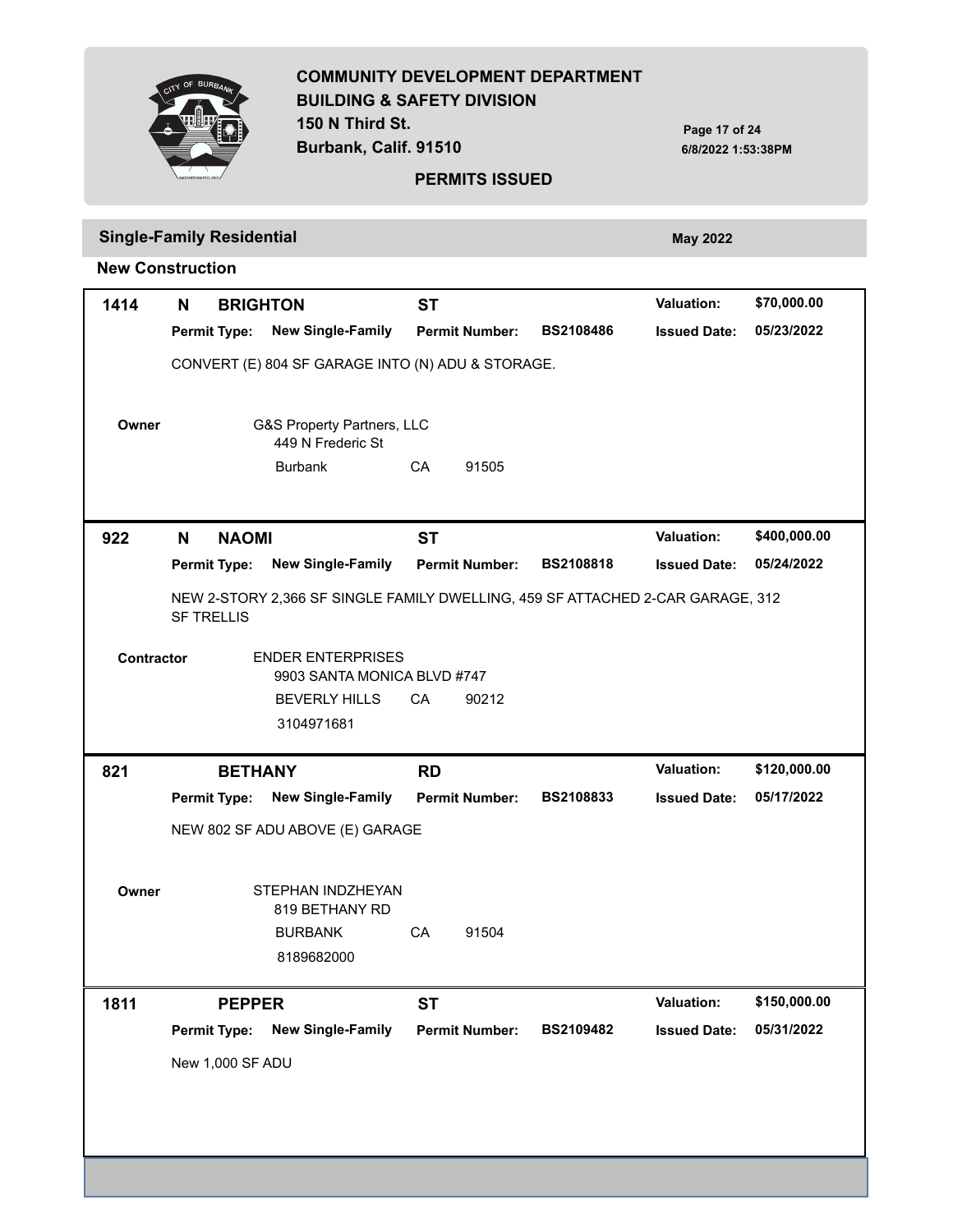

**Burbank, Calif. 91510**

**Page 18 of 24 6/8/2022 1:53:38PM**

#### **PERMITS ISSUED**

# **Single-Family Residential** *May 2022* **May 2022**

| <b>Contractor</b> | USA BUILDERS SOLUTIONS INC<br>12115 MAGNOLIA BLVD #227 |                     |                                                                       |           |                       |                  |                     |             |  |  |
|-------------------|--------------------------------------------------------|---------------------|-----------------------------------------------------------------------|-----------|-----------------------|------------------|---------------------|-------------|--|--|
|                   | NORTH HOLLYWOC CA<br>91607                             |                     |                                                                       |           |                       |                  |                     |             |  |  |
|                   |                                                        |                     | 0000000000                                                            |           |                       |                  |                     |             |  |  |
|                   |                                                        |                     |                                                                       |           |                       |                  |                     |             |  |  |
| 737               | N                                                      | <b>LINCOLN</b>      |                                                                       | <b>ST</b> |                       |                  | <b>Valuation:</b>   | \$70,000.00 |  |  |
|                   |                                                        | <b>Permit Type:</b> | <b>New Single-Family</b>                                              |           | <b>Permit Number:</b> | <b>BS2110950</b> | <b>Issued Date:</b> | 05/10/2022  |  |  |
|                   |                                                        |                     | NEW 400 SF ADU @ REAR OF (E) SFR                                      |           |                       |                  |                     |             |  |  |
| Contractor        |                                                        |                     | <b>COAST BUILDERS &amp; CONSTRUCTION INC</b><br>6334 CARPENTER AVENUE |           |                       |                  |                     |             |  |  |
|                   |                                                        |                     | NORTH HOLLYWOC CA                                                     |           | 91606                 |                  |                     |             |  |  |
|                   |                                                        |                     | 8186523565                                                            |           |                       |                  |                     |             |  |  |
| 415               |                                                        |                     | <b>DARTMOUTH</b>                                                      | <b>RD</b> |                       |                  | <b>Valuation:</b>   | \$40,000.00 |  |  |
|                   |                                                        | <b>Permit Type:</b> | <b>New Single-Family</b>                                              |           | <b>Permit Number:</b> | <b>BS2111292</b> | <b>Issued Date:</b> | 05/31/2022  |  |  |
|                   |                                                        |                     | CONVERT (E) 479.5 SF ATTACHED GARAGE INTO (N) ADU*                    |           |                       |                  |                     |             |  |  |
|                   |                                                        |                     |                                                                       |           |                       |                  |                     |             |  |  |
| Owner             |                                                        |                     | Alen Khachikyan & Marianna Delakyan<br>423 Dartmouth Rd               |           |                       |                  |                     |             |  |  |
|                   |                                                        |                     | <b>Burbank</b>                                                        | CA        | 91504                 |                  |                     |             |  |  |
|                   |                                                        |                     |                                                                       |           |                       |                  |                     |             |  |  |
| 1918              |                                                        | <b>OAK</b>          |                                                                       | <b>ST</b> |                       |                  | <b>Valuation:</b>   | \$35,000.00 |  |  |
|                   |                                                        | <b>Permit Type:</b> | <b>New Single-Family</b>                                              |           | <b>Permit Number:</b> | <b>BS2111955</b> | <b>Issued Date:</b> | 05/09/2022  |  |  |
|                   |                                                        |                     | CONVERT (E) 360 SF GARAGE TO ADU                                      |           |                       |                  |                     |             |  |  |
|                   |                                                        |                     |                                                                       |           |                       |                  |                     |             |  |  |
| <b>Contractor</b> |                                                        |                     | <b>Humbert Construction Inc</b><br>9701 Sunland Blvd                  |           |                       |                  |                     |             |  |  |
|                   |                                                        |                     | <b>Shadow Hills</b>                                                   | Ca        | 91040                 |                  |                     |             |  |  |
|                   |                                                        |                     | 8183527538                                                            |           |                       |                  |                     |             |  |  |
|                   |                                                        |                     |                                                                       |           |                       |                  |                     |             |  |  |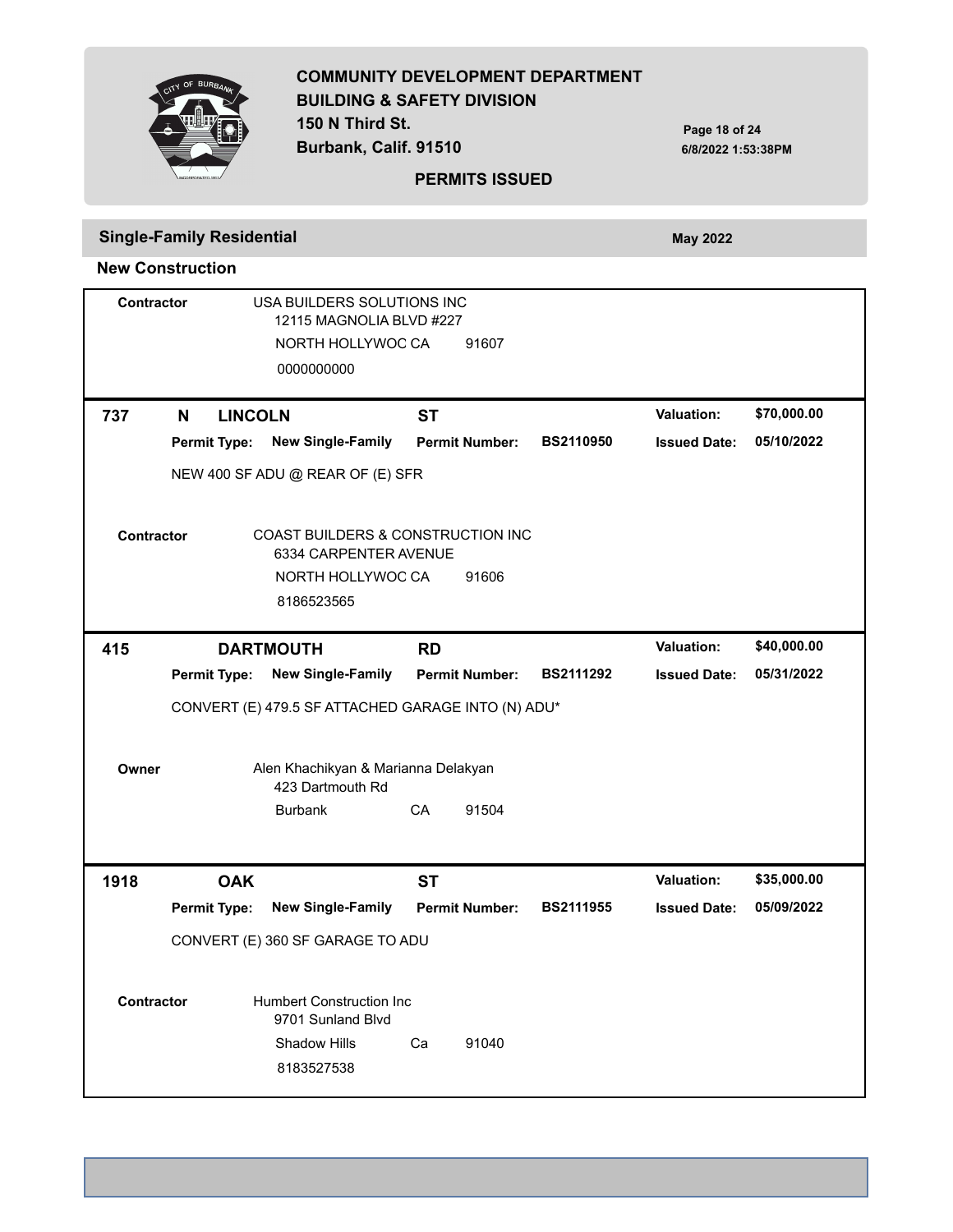**150 N Third St. Burbank, Calif. 91510**



**Page 19 of 24 6/8/2022 1:53:38PM**

#### **PERMITS ISSUED**

# **Single-Family Residential** *May 2022* **May 2022**

| 432                     | N |                                  | <b>BEACHWOOD</b>                                                                                                                                                                                                                                                                            | <b>DR</b>               |                       |                  | <b>Valuation:</b>   | \$90,000.00 |
|-------------------------|---|----------------------------------|---------------------------------------------------------------------------------------------------------------------------------------------------------------------------------------------------------------------------------------------------------------------------------------------|-------------------------|-----------------------|------------------|---------------------|-------------|
|                         |   | <b>Permit Type:</b>              | <b>New Single-Family</b>                                                                                                                                                                                                                                                                    |                         | <b>Permit Number:</b> | <b>BS2200429</b> | <b>Issued Date:</b> | 05/27/2022  |
|                         |   |                                  | Garage conversion with an addition to create a 1,000 SF ADU                                                                                                                                                                                                                                 |                         |                       |                  |                     |             |
|                         |   |                                  |                                                                                                                                                                                                                                                                                             |                         |                       |                  |                     |             |
| <b>Contractor</b>       |   |                                  | Sunway Construction, Inc.<br>978 S HOOVER ST, #200                                                                                                                                                                                                                                          |                         |                       |                  |                     |             |
|                         |   |                                  | <b>LOS ANGELES</b>                                                                                                                                                                                                                                                                          | CA                      | 90006                 |                  |                     |             |
|                         |   |                                  | 2134939948                                                                                                                                                                                                                                                                                  |                         |                       |                  |                     |             |
| <b>Total</b><br>Remodel |   | <b>Single-Family Residential</b> |                                                                                                                                                                                                                                                                                             | <b>New Construction</b> |                       | <b>Permits</b>   |                     | 12          |
| 524                     | N | <b>KEYSTONE</b>                  |                                                                                                                                                                                                                                                                                             | <b>ST</b>               |                       |                  | <b>Valuation:</b>   | \$30,000.00 |
|                         |   | <b>Permit Type:</b>              | <b>Single-Family Addit</b>                                                                                                                                                                                                                                                                  |                         | <b>Permit Number:</b> | <b>BS2114222</b> | <b>Issued Date:</b> | 05/10/2022  |
|                         |   |                                  | REMOVE NON-LOAD BEARING WALL IN (E) KITCHEN, 2 NEW WINDOWS IN (E) KITCHEN AND                                                                                                                                                                                                               |                         |                       |                  |                     |             |
|                         |   |                                  | LAUNDRY ROOM, NEW OPENING IN (E) HALLWAY AND NEW DOOR IN (E) BATHROOM.                                                                                                                                                                                                                      |                         |                       |                  |                     |             |
|                         |   |                                  |                                                                                                                                                                                                                                                                                             |                         |                       |                  |                     |             |
| Contractor              |   |                                  | D K R CONSTRUCTION INC<br>21900 Burbank Blvd. #3017                                                                                                                                                                                                                                         |                         |                       |                  |                     |             |
|                         |   |                                  | WOODLAND HILLS CA                                                                                                                                                                                                                                                                           |                         | 91367                 |                  |                     |             |
|                         |   |                                  | 8183974773                                                                                                                                                                                                                                                                                  |                         |                       |                  |                     |             |
| 947                     | N | <b>NIAGARA</b>                   |                                                                                                                                                                                                                                                                                             | <b>ST</b>               |                       |                  | <b>Valuation:</b>   | \$25,000.00 |
|                         |   | <b>Permit Type:</b>              | <b>Single-Family Addit</b>                                                                                                                                                                                                                                                                  |                         | <b>Permit Number:</b> | <b>BS2114287</b> | <b>Issued Date:</b> | 05/16/2022  |
|                         |   |                                  |                                                                                                                                                                                                                                                                                             |                         |                       |                  |                     |             |
|                         |   |                                  | (E)Single Story 749 SF SFD:(N) 400 SF interior remodel at (E)bedroom and kitchen. (N) Bathroom<br>with shower, new dryer/washer location, new bedroom slider, infill of existing openings, replacement<br>of windows now tankless water heater Exterior re-stucco and rewiring of (E) house |                         |                       |                  |                     |             |
| <b>Contractor</b>       |   |                                  | R A M CONSTRUCTION<br><b>257 SPENCER STREET</b>                                                                                                                                                                                                                                             |                         |                       |                  |                     |             |
|                         |   |                                  | GLENDALE CA                                                                                                                                                                                                                                                                                 |                         | 91202                 |                  |                     |             |
|                         |   |                                  | 8186065450                                                                                                                                                                                                                                                                                  |                         |                       |                  |                     |             |
| Owner                   |   |                                  | TUYET NINA TRAN<br>947 N NIAGARA ST                                                                                                                                                                                                                                                         |                         |                       |                  |                     |             |
|                         |   |                                  | <b>BURBANK</b>                                                                                                                                                                                                                                                                              | CA                      | 91505                 |                  |                     |             |
|                         |   |                                  | 6509664182                                                                                                                                                                                                                                                                                  |                         |                       |                  |                     |             |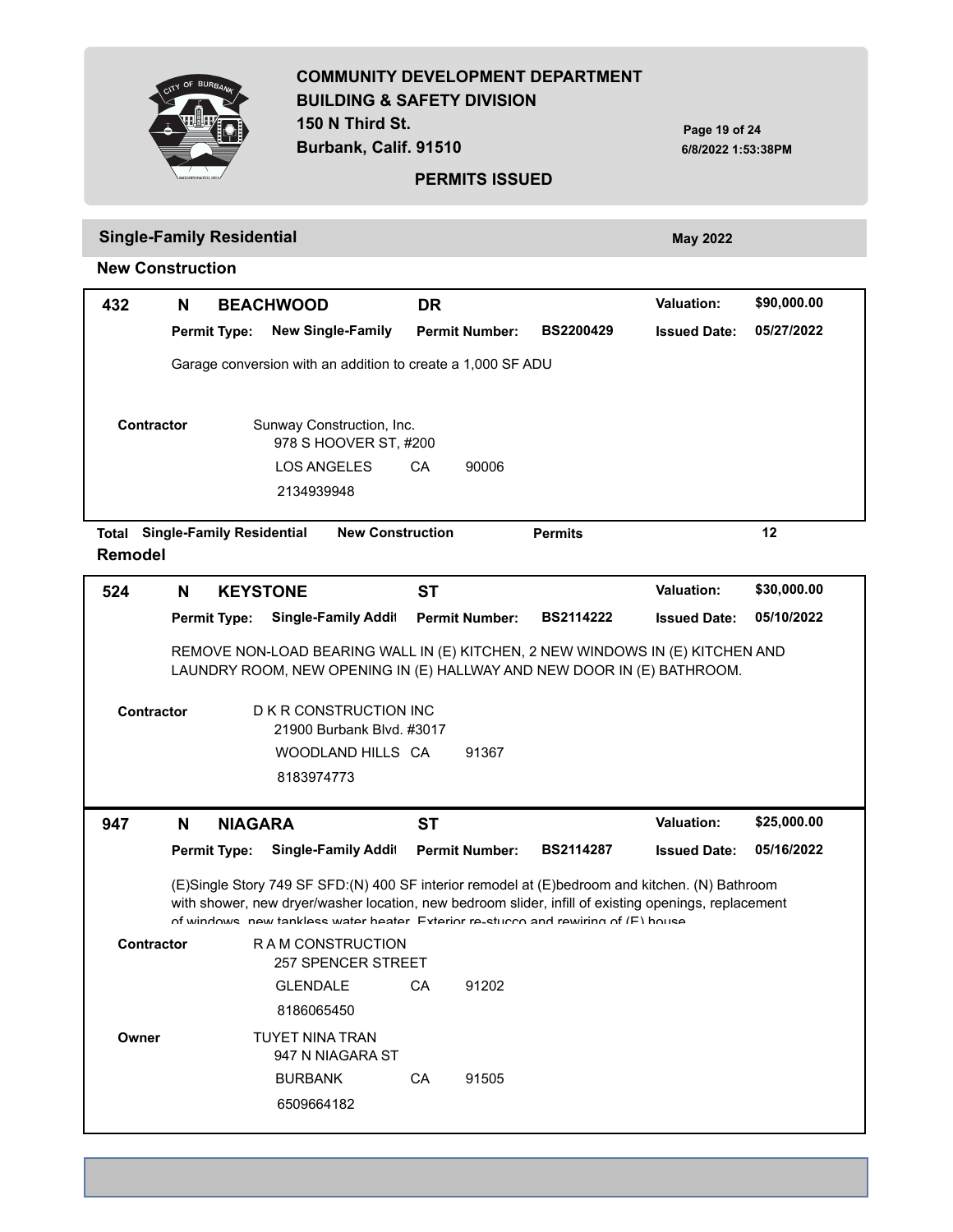**150 N Third St.**

**Burbank, Calif. 91510**

**BIID** 

**Page 20 of 24 6/8/2022 1:53:38PM**

**05/02/2022**

**Valuation: \$7,500.00**

#### **PERMITS ISSUED**

# **Single-Family Residential** *May 2022* **May 2022**

**Permit Type: Permit Number: BS2204443 Issued Date: Single-Family Addition / Alteration 827 N NIAGARA ST** NON-STRUCTURAL BATHROOM REMODEL, INCLUDES MEPs

**Remodel**

| <b>Contractor</b> |   |                     | D K R CONSTRUCTION INC<br>21900 Burbank Blvd. #3017<br>WOODLAND HILLS CA<br>8183974773                                                  |           | 91367                 |                  |                     |            |
|-------------------|---|---------------------|-----------------------------------------------------------------------------------------------------------------------------------------|-----------|-----------------------|------------------|---------------------|------------|
| 812               |   |                     | <b>STANFORD</b>                                                                                                                         | <b>RD</b> |                       |                  | <b>Valuation:</b>   | \$7,000.00 |
|                   |   | <b>Permit Type:</b> | Single-Family Addit                                                                                                                     |           | <b>Permit Number:</b> | <b>BS2204712</b> | <b>Issued Date:</b> | 05/18/2022 |
|                   |   |                     | NON STRUCTURAL REMODEL OF 1 BATHROOM, INCLUDES MEPs & INSTALLATION OF NEW<br>VENT FAN; REPIPE HOUSE -- SUBJECT TO FIELD VERIFICATION -- |           |                       |                  |                     |            |
| Contractor        |   |                     | <b>JME General Construction</b><br>16274 Vasquez Cyn Rd                                                                                 |           |                       |                  |                     |            |
|                   |   |                     | Canyon Country<br>8184024211                                                                                                            | CA        | 91351                 |                  |                     |            |
| 419               | N | <b>SHELTON</b>      |                                                                                                                                         | ST        |                       |                  | <b>Valuation:</b>   | \$2,500.00 |
|                   |   | <b>Permit Type:</b> | Single-Family Addit                                                                                                                     |           | <b>Permit Number:</b> | <b>BS2204719</b> | <b>Issued Date:</b> | 05/05/2022 |
|                   |   |                     | New BBQ Center. Run (N) gas line from (E) meter to (N) BBQ center. Run (N) electric line from (E)<br>meter to (N) BBQ center.           |           |                       |                  |                     |            |
| Owner             |   |                     | John & Michelle Gonzales<br>419 N Shelton St                                                                                            |           |                       |                  |                     |            |
|                   |   |                     | <b>Burbank</b>                                                                                                                          | CA        | 91506                 |                  |                     |            |
|                   |   |                     | 6026902673                                                                                                                              |           |                       |                  |                     |            |
| Contractor        |   |                     | Pacific Outdoor Living<br>8309 Tujunga Avenue, Suite 201                                                                                |           |                       |                  |                     |            |
|                   |   |                     | Sun Valley                                                                                                                              | CA        | 91352                 |                  |                     |            |
|                   |   |                     | 8182444000                                                                                                                              |           |                       |                  |                     |            |
| 3045              |   | <b>SCOTT</b>        |                                                                                                                                         | <b>RD</b> |                       |                  | <b>Valuation:</b>   | \$1,000.00 |
|                   |   | <b>Permit Type:</b> | <b>Single-Family Addit</b>                                                                                                              |           | <b>Permit Number:</b> | <b>BS2204799</b> | <b>Issued Date:</b> | 05/09/2022 |
|                   |   |                     |                                                                                                                                         |           |                       |                  |                     |            |
|                   |   |                     |                                                                                                                                         |           |                       |                  |                     |            |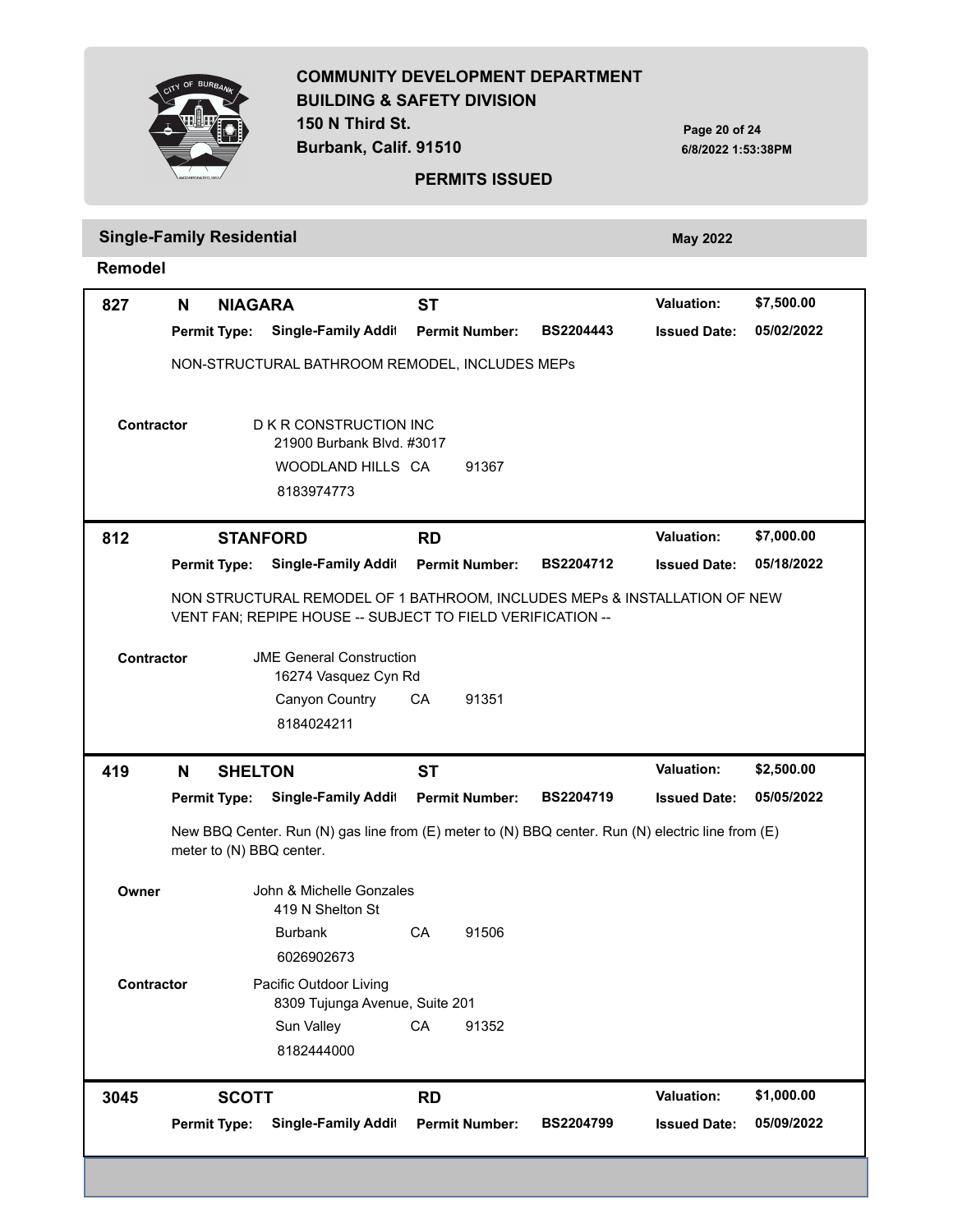

**Burbank, Calif. 91510**

**Page 21 of 24 6/8/2022 1:53:38PM**

#### **PERMITS ISSUED**

# **Single-Family Residential** *May 2022* **May 2022**

**Remodel**

|                   |                     | INSTALL NEW SLIDING GLASS DOOR AT GARAGE                                                                                                                                                         |            |                       |                  |                     |             |
|-------------------|---------------------|--------------------------------------------------------------------------------------------------------------------------------------------------------------------------------------------------|------------|-----------------------|------------------|---------------------|-------------|
| Owner             |                     | PITCHED ROOF LLC<br>625 UNIVERSITY AVE<br><b>BURBANK</b><br>4074540432                                                                                                                           | CA         | 91504                 |                  |                     |             |
| 1711              | <b>GRISMER</b>      |                                                                                                                                                                                                  | <b>AVE</b> |                       |                  | <b>Valuation:</b>   | \$7,000.00  |
|                   | <b>Permit Type:</b> | <b>Single-Family Addit</b>                                                                                                                                                                       |            | <b>Permit Number:</b> | <b>BS2204850</b> | <b>Issued Date:</b> | 05/10/2022  |
|                   | WHOLE HOUSE.        | NON-STRUCTURAL REMODEL OF (E) KITCHEN AND (E) BATHROOM. REPIPE PLUMBING FOR                                                                                                                      |            |                       |                  |                     |             |
| <b>Contractor</b> |                     | NYC CONSTRUCTION INC dba TEAMWORK F<br>5627 KANAN RD 412                                                                                                                                         |            |                       |                  |                     |             |
|                   |                     | <b>AGOURA HILLS</b>                                                                                                                                                                              | CA         | 91301                 |                  |                     |             |
|                   |                     | 818-66-7-                                                                                                                                                                                        |            |                       |                  |                     |             |
| 1084              | <b>GRINNELL</b>     |                                                                                                                                                                                                  | <b>DR</b>  |                       |                  | Valuation:          | \$10,000.00 |
|                   | <b>Permit Type:</b> | <b>Single-Family Addit</b>                                                                                                                                                                       |            | <b>Permit Number:</b> | <b>BS2204865</b> | <b>Issued Date:</b> | 05/10/2022  |
|                   |                     | NON STRUCTURAL INTERIOR REMODEL: CHANGE OUT FRENCH DOORS TO SLIDING DOOR,<br>RECESSED LIGHTS, OUTLETS, FIXTURES, TOILETS AND SINK.                                                               |            |                       |                  |                     |             |
| Owner             |                     | <b>MARIAM MIKAYELYAN</b><br>1084 E GRINNEL<br><b>BURBANK</b><br>8188131605                                                                                                                       | CA         | 91504                 |                  |                     |             |
| 445               | <b>AVON</b><br>N    |                                                                                                                                                                                                  | <b>ST</b>  |                       |                  | <b>Valuation:</b>   | \$80,000.00 |
|                   | <b>Permit Type:</b> | <b>Single-Family Addit</b>                                                                                                                                                                       |            | <b>Permit Number:</b> | <b>BS2204868</b> | <b>Issued Date:</b> | 05/12/2022  |
|                   |                     | REMODEL OF EXISTING MASTER BATHROOM; DEMO NON-BEARING PARTITIONS PER PLAN.<br>REROOF DWELLING AND GARAGE. KITCHEN REMODEL, RE-STUCCO DWELLING, DRYWALL<br>REPAIR SHR IFAT TO FIFI DIVERIFICATION |            |                       |                  |                     |             |
| Owner             |                     | <b>JOSHUA PULLIN</b><br>445 N AVON ST                                                                                                                                                            |            |                       |                  |                     |             |
|                   |                     | <b>BURBANK</b><br>3232192785                                                                                                                                                                     | CA         | 91505                 |                  |                     |             |
|                   |                     |                                                                                                                                                                                                  |            |                       |                  |                     |             |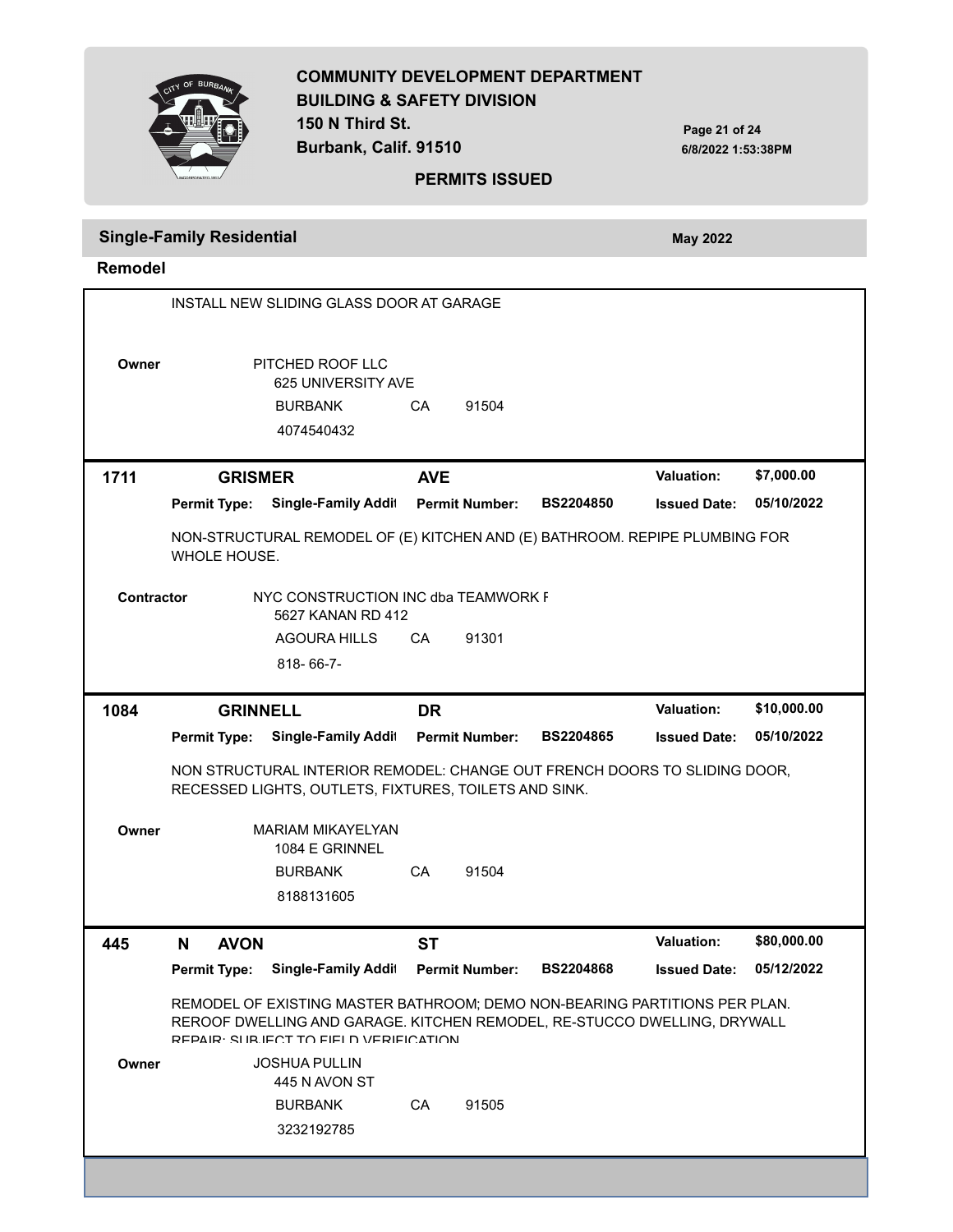

**150 N Third St. Burbank, Calif. 91510**

**Page 22 of 24 6/8/2022 1:53:38PM**

#### **PERMITS ISSUED**

**Single-Family Residential** *May 2022* **May 2022** 

**Remodel**

r

| 1348  | <b>NIAGARA</b><br>N       |                                                                                                                                                                                                                                                                                               | <b>ST</b> |                       |                  | <b>Valuation:</b>   | \$10,000.00 |
|-------|---------------------------|-----------------------------------------------------------------------------------------------------------------------------------------------------------------------------------------------------------------------------------------------------------------------------------------------|-----------|-----------------------|------------------|---------------------|-------------|
|       | <b>Permit Type:</b>       | <b>Single-Family Addit</b>                                                                                                                                                                                                                                                                    |           | <b>Permit Number:</b> | <b>BS2204869</b> | <b>Issued Date:</b> | 05/11/2022  |
|       | INSPECTION.               | NON-STRUCTURAL REMODEL OF KITCHEN AND 2 BATHROOMS. SUBJECT TO FIELD                                                                                                                                                                                                                           |           |                       |                  |                     |             |
| Owner |                           | <b>GREAT WESTERN CAPITAL LLC</b><br>25152 SPRINGFIELD CT STE 120                                                                                                                                                                                                                              |           |                       |                  |                     |             |
|       |                           | <b>VALENCIA</b>                                                                                                                                                                                                                                                                               | CA        | 91355                 |                  |                     |             |
|       |                           | 6616009410                                                                                                                                                                                                                                                                                    |           |                       |                  |                     |             |
| 1210  | <b>MAPLE</b><br>N         |                                                                                                                                                                                                                                                                                               | <b>ST</b> |                       |                  | Valuation:          | \$1,000.00  |
|       | <b>Permit Type:</b>       | Single-Family Addit                                                                                                                                                                                                                                                                           |           | <b>Permit Number:</b> | <b>BS2204974</b> | <b>Issued Date:</b> | 05/12/2022  |
|       |                           | Remodel of (E)145 SF den to (N)bedroom, addition of new closet in (E) space. Install smoke<br>detectors and carbon monoxide. subject to building inspector approval.                                                                                                                          |           |                       |                  |                     |             |
| Owner |                           | Justin Worsham<br>4405 Riverside Dr. 103                                                                                                                                                                                                                                                      |           |                       |                  |                     |             |
|       |                           | <b>Burbank</b>                                                                                                                                                                                                                                                                                | CА        | 91505                 |                  |                     |             |
|       |                           | 3235133470                                                                                                                                                                                                                                                                                    |           |                       |                  |                     |             |
| 438   | <b>CORNELL</b>            |                                                                                                                                                                                                                                                                                               | <b>DR</b> |                       |                  | Valuation:          | \$18,000.00 |
|       |                           | Single-Family Addit                                                                                                                                                                                                                                                                           |           | <b>Permit Number:</b> | <b>BS2205167</b> | <b>Issued Date:</b> | 05/17/2022  |
|       | <b>Permit Type:</b>       |                                                                                                                                                                                                                                                                                               |           |                       |                  |                     |             |
|       | appliances, furr out wall | Reroof House & Garage, Kitchen Remodel - replace drywall, new recessed lights, new fixtures and                                                                                                                                                                                               |           |                       |                  |                     |             |
| Owner |                           | Grigor Pogosyan<br>420 S Sunset Canyon                                                                                                                                                                                                                                                        |           |                       |                  |                     |             |
|       |                           | <b>Burbank</b>                                                                                                                                                                                                                                                                                | CA        | 91501                 |                  |                     |             |
|       |                           | 8189748998                                                                                                                                                                                                                                                                                    |           |                       |                  |                     |             |
| 2023  | <b>FREDERIC</b><br>N      |                                                                                                                                                                                                                                                                                               | ST        |                       |                  | <b>Valuation:</b>   | \$40,000.00 |
|       | <b>Permit Type:</b>       | <b>Single-Family Addit</b>                                                                                                                                                                                                                                                                    |           | <b>Permit Number:</b> | <b>BS2205196</b> | <b>Issued Date:</b> | 05/18/2022  |
|       |                           | Interior remodel: complete drywall replacement, laundry, kitchen & bathroom (2) remodel, electrical<br>re-wire, re-pipe w/ copper. (12) window changout - same size/location - all bedroom window must<br>meet today's enress code requirements. No demolition. Subject to field verification |           |                       |                  |                     |             |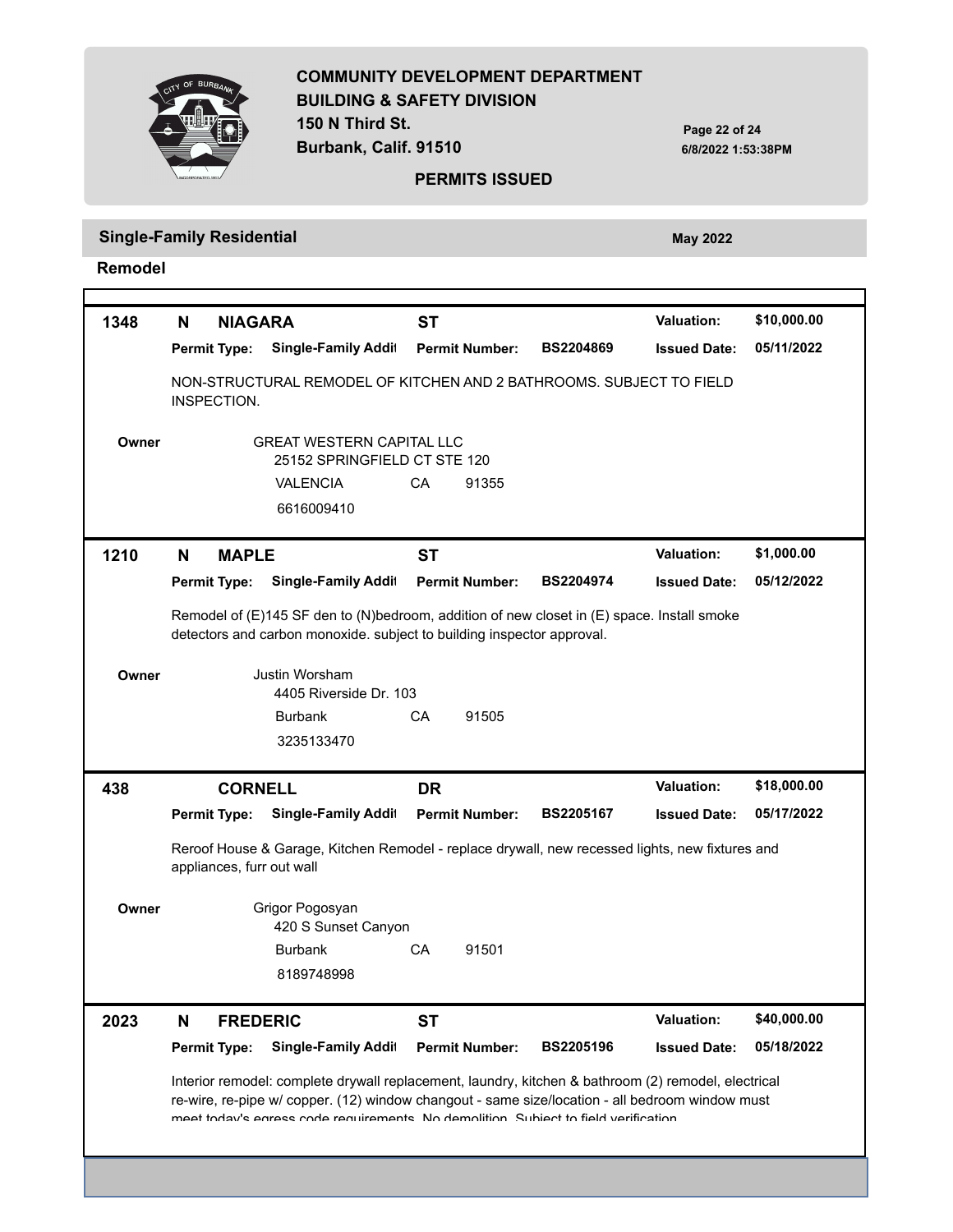|                   | OF BURBA                         | <b>BUILDING &amp; SAFETY DIVISION</b><br>150 N Third St.<br>Burbank, Calif. 91510                                                                                                                            |           | <b>PERMITS ISSUED</b> | <b>COMMUNITY DEVELOPMENT DEPARTMENT</b> | Page 23 of 24<br>6/8/2022 1:53:38PM |             |
|-------------------|----------------------------------|--------------------------------------------------------------------------------------------------------------------------------------------------------------------------------------------------------------|-----------|-----------------------|-----------------------------------------|-------------------------------------|-------------|
|                   | <b>Single-Family Residential</b> |                                                                                                                                                                                                              |           |                       |                                         | <b>May 2022</b>                     |             |
| <b>Remodel</b>    |                                  |                                                                                                                                                                                                              |           |                       |                                         |                                     |             |
| Owner             |                                  | Manvel Meymarian<br>2023 N Frederic St<br><b>Burbank</b>                                                                                                                                                     | CA        | 91504                 |                                         |                                     |             |
| 2736              | <b>SCOTT</b>                     |                                                                                                                                                                                                              | <b>RD</b> |                       |                                         | <b>Valuation:</b>                   | \$5,000.00  |
|                   | <b>Permit Type:</b>              | Single-Family Addit                                                                                                                                                                                          |           | <b>Permit Number:</b> | <b>BS2205403</b>                        | <b>Issued Date:</b>                 | 05/23/2022  |
| <b>Contractor</b> |                                  | THE SHOWER, INSTALL (1) GFCI OUTLET, TILEWORK & DRYWALL PATCHING<br>U S DEVELOPERS INC dba HOME RENEW 36<br>3711 LONG BEACH BLVD STE 201<br>LONG BEACH<br>5628000530                                         | CA        | 90807                 |                                         |                                     |             |
| 1808              | N<br><b>NAOMI</b>                |                                                                                                                                                                                                              | <b>ST</b> |                       |                                         | <b>Valuation:</b>                   | \$50,000.00 |
|                   | <b>Permit Type:</b>              | Single-Family Addit<br>Remodel - New Bathroom (convert (E) closet), remodel (E) kitchen & bathroom, 11 window change<br>outs (2 to meet egress), 28 new recessed lights, replace termite damaged rear patio. |           | <b>Permit Number:</b> | <b>BS2205408</b>                        | <b>Issued Date:</b>                 | 05/23/2022  |
| Owner             |                                  | Andy Hachadurian<br>1808 N NAOMI ST<br><b>Burbank</b>                                                                                                                                                        | CA        | 91505                 |                                         |                                     |             |
| 501               | N<br><b>FLORENCE</b>             |                                                                                                                                                                                                              | <b>ST</b> |                       |                                         | Valuation:                          | \$50,000.00 |
|                   | <b>Permit Type:</b>              | <b>Single-Family Addit</b>                                                                                                                                                                                   |           | <b>Permit Number:</b> | BS2205410                               | <b>Issued Date:</b>                 | 05/23/2022  |
|                   |                                  | Interior remodel - 2 bathrooms & kitchen (removal of (E) wall between kitchen & dining room)                                                                                                                 |           |                       |                                         |                                     |             |
| Owner             |                                  | Simple Buy LLC<br>6272 E. Pacific Coast Hwy, Suite H                                                                                                                                                         |           |                       |                                         |                                     |             |
|                   |                                  | Long Beach<br>7144017985                                                                                                                                                                                     | CA        | 90803                 |                                         |                                     |             |